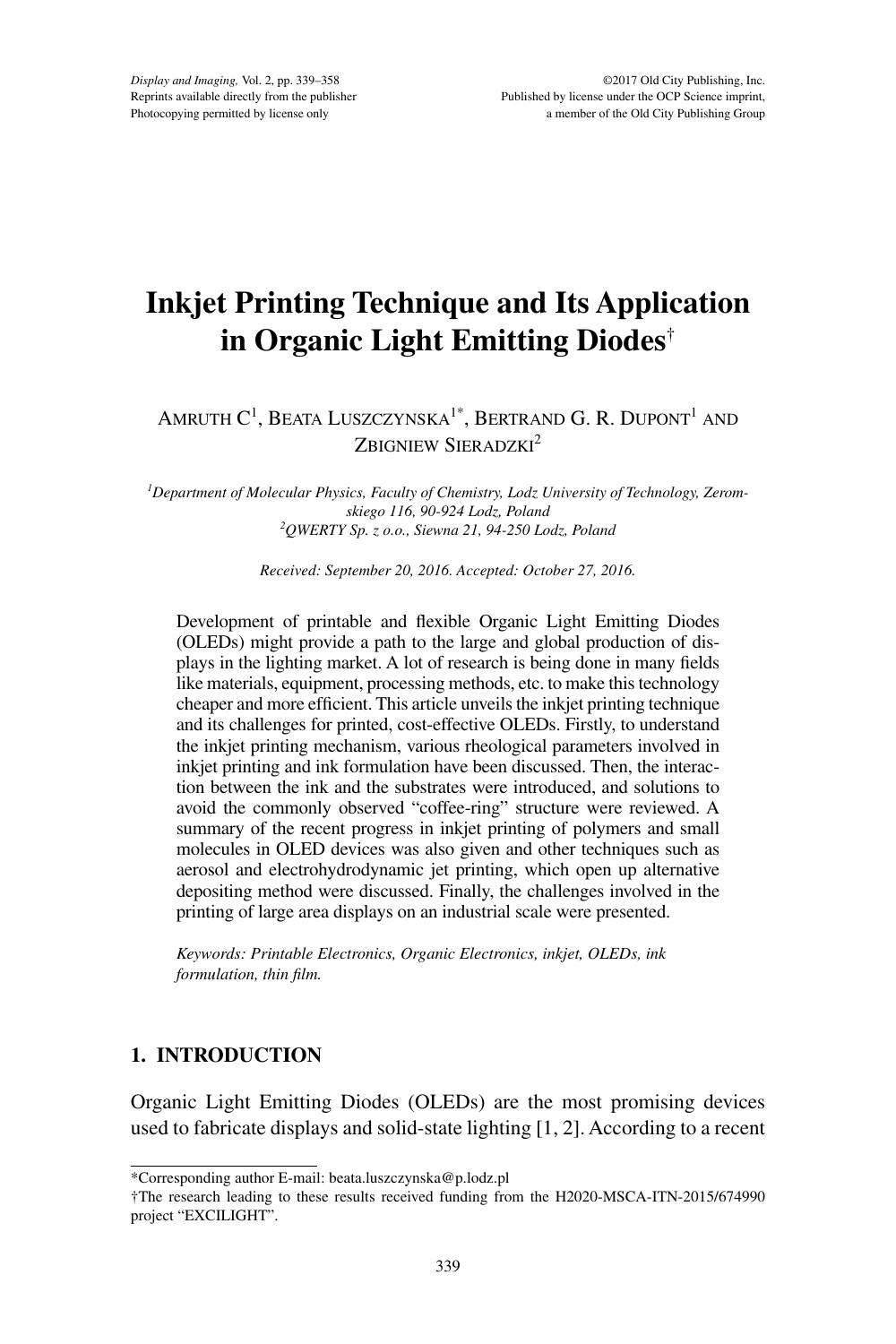IDTechEx market analysis, within the next five years, display and lighting markets together will reach \$18 billion [1, 2]. A lot of research focuses on making OLEDs more robust, stable and cheaper.

The OLED technology is unique over other display and lighting products because of its high brightness, large viewing angle and low power consumption. Several fabrication techniques can be used to produce such devices. Currently, OLEDs are successfully produced by means of evaporation techniques for television and mobile phone applications. However, there are still many challenges in the fabrication of larger size and economical displays.

Currently, inkjet, gravure, screen and flexography printers are commonly used for printing electronic materials and devices. Among these printing techniques, inkjet seems to be the most promising technique for OLEDs fabrication because of its high resolution, non-contact method, minimal material waste, highly precise drop positioning and high speed. The inkjet technology has already drawn attention to mass production: the *Kateeva* company [3] designed a YIELDjet FLEX printer for printing large area flexible OLEDs in large quantities.

In this work, we have described the most important challenges involved in the inkjet printing technology for printing functional material on the different surface and the current progress for the production of OLEDs.

### **2. INKJET PINTER AND ITS CLASSIFICATION**

Inkjet printing is a technique in which materials, in a liquid phase, are transferred onto a substrate. This is done in a controlled way, via a non-contact process with the application of an external signal to the printhead. There are many types of printers such as gravure, screen, flexography, offset, etc., in order to print a variety of materials on various substrates. Among these techniques, inkjet printing offers many benefits among other printing techniques such as: non-contact printing, the use of lower amounts of materials, of mask free designs or printing with high resolutions [4, 5]. A typical inkjet printer consists of an ink tank to hold the ink, a printhead with a small opening (nozzle) and is interfaced with a computer that sends signals to the printer and control the ejection process. A schematic presentation of an inkjet printer is shown in Figure 1.

Inkjet printers are classified based on their modes of ink ejection, continuous mode or Drop-on-Demand (DOD) mode. In the continuous mode, a highpressure pump creates a stream of liquid which later breaks into drops at precise intervals. These drops are directed to the substrate by an electrostatic field that controls the degree of drop deflection. When nothing is printed, the drops are collected into a catcher and the ink is recycled. The main advantage of the continuous mode is that drops are ejected at a higher frequency which allows for high-speed manufacturing. The technique also enables to prevent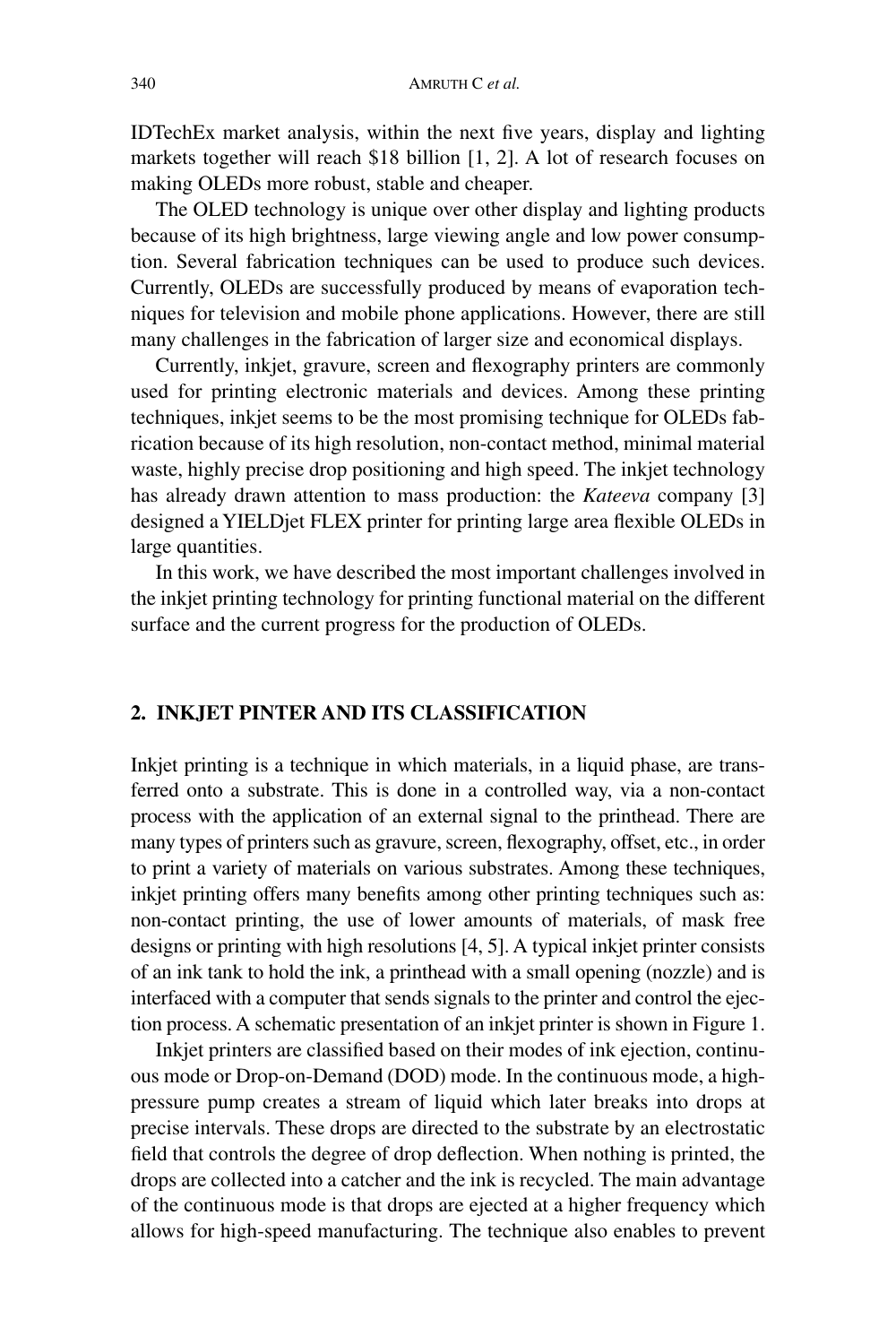

Schematic of the inkjet printing process. The Ink tank stores the ink that has to be printed. The print head draws ink from the ink tank and ejects droplets upon application of an external signal. The nozzle is a microchannel where a precise amount of ink passes through. The controller modifies the jetting operation.

nozzle clogging which will favor the use of low volatile solvents like ketones or alcohols [6, 7, 8, 9].

With DOD the ink drops are ejected on demand. DOD printers are named according to their actuators: either piezoelectric or thermal printers. Thermal printers use small heaters, which heat the liquid upon the application of a current and create bubbles inside the print head. These bubbles increase the pressure inside the printing chamber and push the ink onto the substrate. Because of the elevated applied temperature, only a limited number of solvents can be printed and the print head often requires to be replaced with new ones [10].

Piezoelectric printers use piezoelectric elements (such as ceramics) to convert an electric signal into a pressure pulse inside the printing chamber. The pressure inside the printing chamber forces the ink out of the nozzle and initiates the printing process. Piezoheads are able to produce small drops of less than 1 picoliter, and print with a high accuracy  $(5 \mu m)$  [3, 4, 6, 10].

Piezoelectric printers are usually preferred for printing OLEDs and other organic electronic devices since they offer the selection of multiple solvents and the formation of variable drop volumes (from 1pl to 100pl). Additionally, because of the low temperature of the head, the ink will be stable throughout the printing process. Thermal printers on the other hand are limited to water based solvents because of the elevated temperatures used in the process [10].

#### **3. PHYSICAL PROPERTIES OF THE INKS**

The physical properties of the inks play a crucial role during the ejection and the formation of the drops in a DOD inkjet printer. Various research groups [11-15] have investigated the rheology of the drops for different fluids. An inappropriate ink would lead to different issues such as: the clogging of the print head nozzle, the formation of long live ligaments (Figure 2c), the satellite formation (Figure 2b), etc. which will impair the quality of the drop and the printing resolution.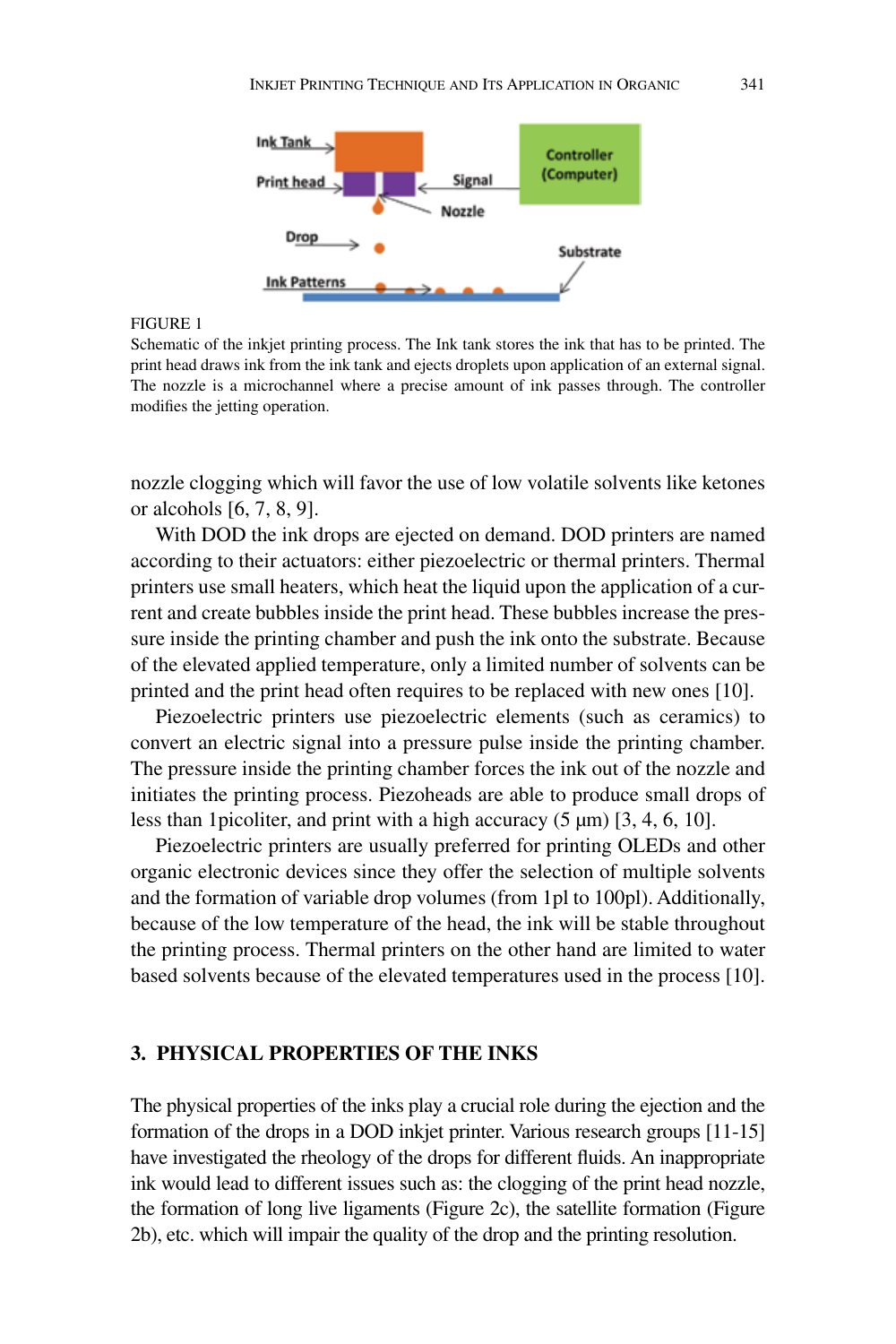

Image of the drop formation of polymer ink obtained from a Dimatix material printer. The upper drops on the figures are reflections of the ejected drops. (a) Ideal spherical drop for tuned optimised fluids, (b) Satelite formation for higher ink Z values (c) Long live Ligaments for low ink Z values. For an optimised ink, the distance between the desired spherical drops and the nozzle was 570 µm (see Figure 2a).

There are two main physical quantities that determine the drop behaviour: the surface tension and the viscosity [16]. To study the drop ejection from the print head, Fromm [17] developed two dimensionless numbers, which are solutions of the Navier-Stokes equation. In a moving fluid, the Reynolds number (Re) is the ratio between the inertial and the viscous forces, and the Weber number (We) is the ratio between the inertia and the surface tension.

$$
Re = \frac{\rho V d}{\eta}
$$
 (1)

$$
We = \frac{\rho V^2 d}{\gamma} \tag{2}
$$

Where,  $\rho$ , V, d,  $\eta$  and  $\gamma$  are the density of the fluid, the velocity, the characteristic length (i.e., the radius of the nozzle), the viscosity and the surface tension respectively.

Another, dimensionless number, the Ohnesorge number (Oh), was developed by removing the velocity term in the above two equations. It corresponds to the ratio between the Reynolds number (Re) and the square root of the Weber number (We).

Some groups [17-19] use the symbol Z corresponding to (1/Oh), which is the inverse of the Ohnesorge number. This Z value allows to predict when the liquid can be efficiently printed. Fromm [17] argued that only when  $Z > 2$ , a steady drop is formed from DOD printers. There is still a debate among the scientific community concerning the relevance of the Z value for printing. In 2009, Jang et al. [19] determined the printability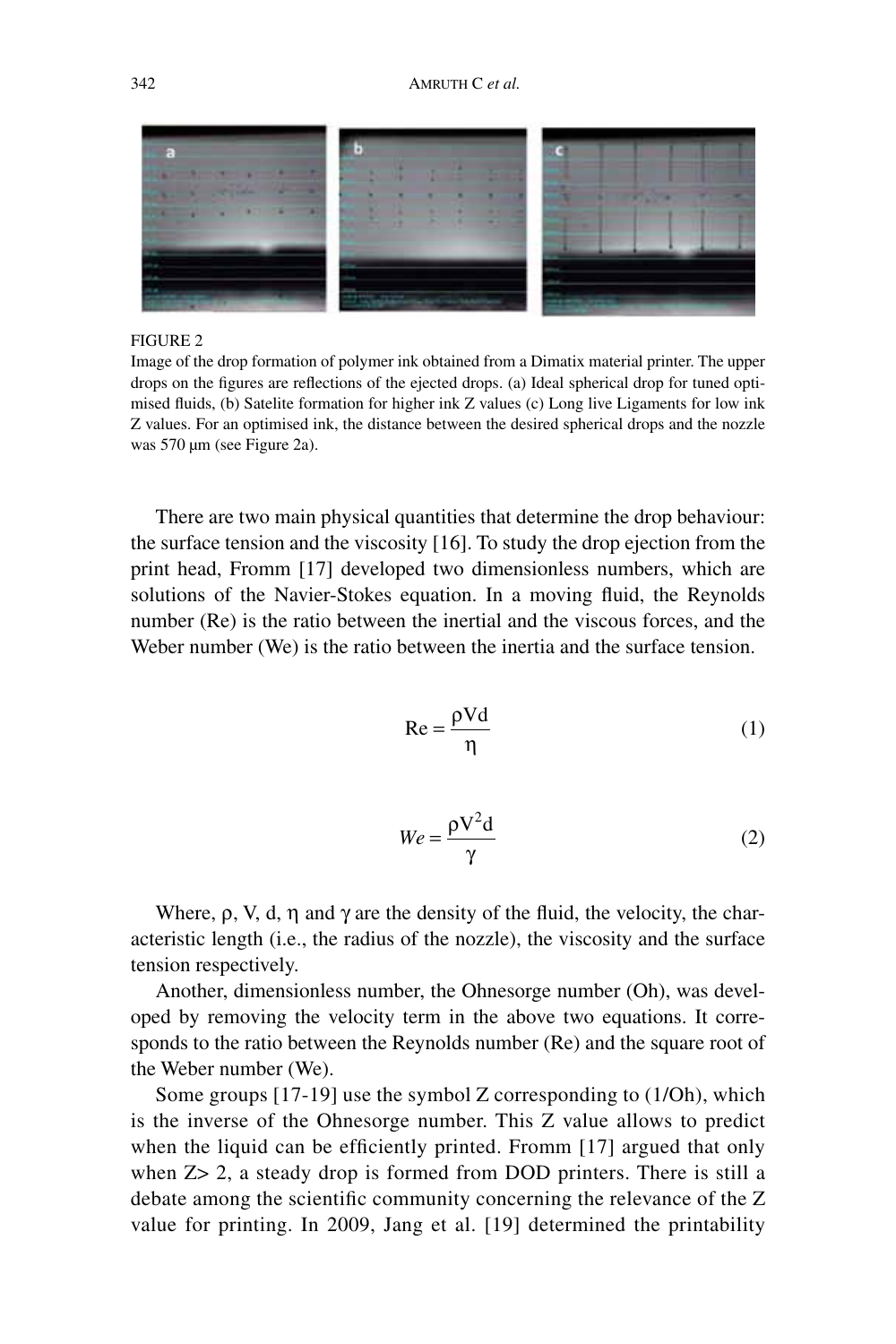range for the Z value to be between 4 and 14. This was extracted by observing the dynamic of the droplet formation for different fluids having various Z values. Additionally, they considered characteristics such as: (1) the single drop formability, (2) the distance between the nozzle and the substrate, (3) the position accuracy and (4) the maximum allowable frequency to quantify the drop stability. For lower Z values, a long live ligament formation was observed along with an increased single drop formation time. This lead to an inaccurate placement of the drop. For higher Z values, undesirable satellites were formed due to the facilitated droplet ejection without any viscous dissipation. Singh et al. [20] have demonstrated the inkjet printing of the conducting polymer poly(3,4 ethylenedioxidethiophene)-polystyrenesulfonic acid (PEDOT: PSS) for solar cell applications. They found for the Z value of 4.63 and 5.37, the spherical drop was formed after an elapsed time of 45  $\mu$ s and 65  $\mu$ s respectively. Nevertheless, it is necessary to notice that few research groups have reported a reasonable drop stability for fluids with physical properties outside of the conventional range of 1<Z<14 [21-25].

#### **4. SUBSTRATE INTERACTION WITH THE INK**

Printed organic electronic devices are generally made of various functional patterns, which are printed layer by layer, on different substrates [26-34]. In the organic electronic field of research devices require a very high active layer quality in order to demonstrate high efficiencies, hence the printing of these devices will have to be highly homogeneous. This will be one of the most important challenge for inkjet printed devices. For example, the nonuniformity in the thickness of OLEDs layers resulted in lesser current and brightness demonstrated by Yoshioka et al. [34]. Therefore, understanding the behaviour of such inks on various substrates or previously printed layers is necessary.

Generally, upon drying, the inkjet printed material will migrate towards the edges of the substrate. The printing will, therefore, present an increased thickness at the edges differing by an approximate factor of ten from the printed middle. This phenomenon has been widely reported and is referred to as the "coffee-ring" effect [35]. This phenomenon is detrimental to the performance of printed organic electronic devices as it decreases the printed resolution, increases the material consumption, reduces the lifetime of the devices, etc. It is the consequence of the convective flow originating from the evaporation of the droplets at the pinned edge (immobilized edge) [36-38]. Many factors can affect the "coffee ring" effect, namely the wetting behaviour of ink on the substrate, the particles influence inside the ink, the surface energy and temperature of the substrate, etc. This effect finds its origin in the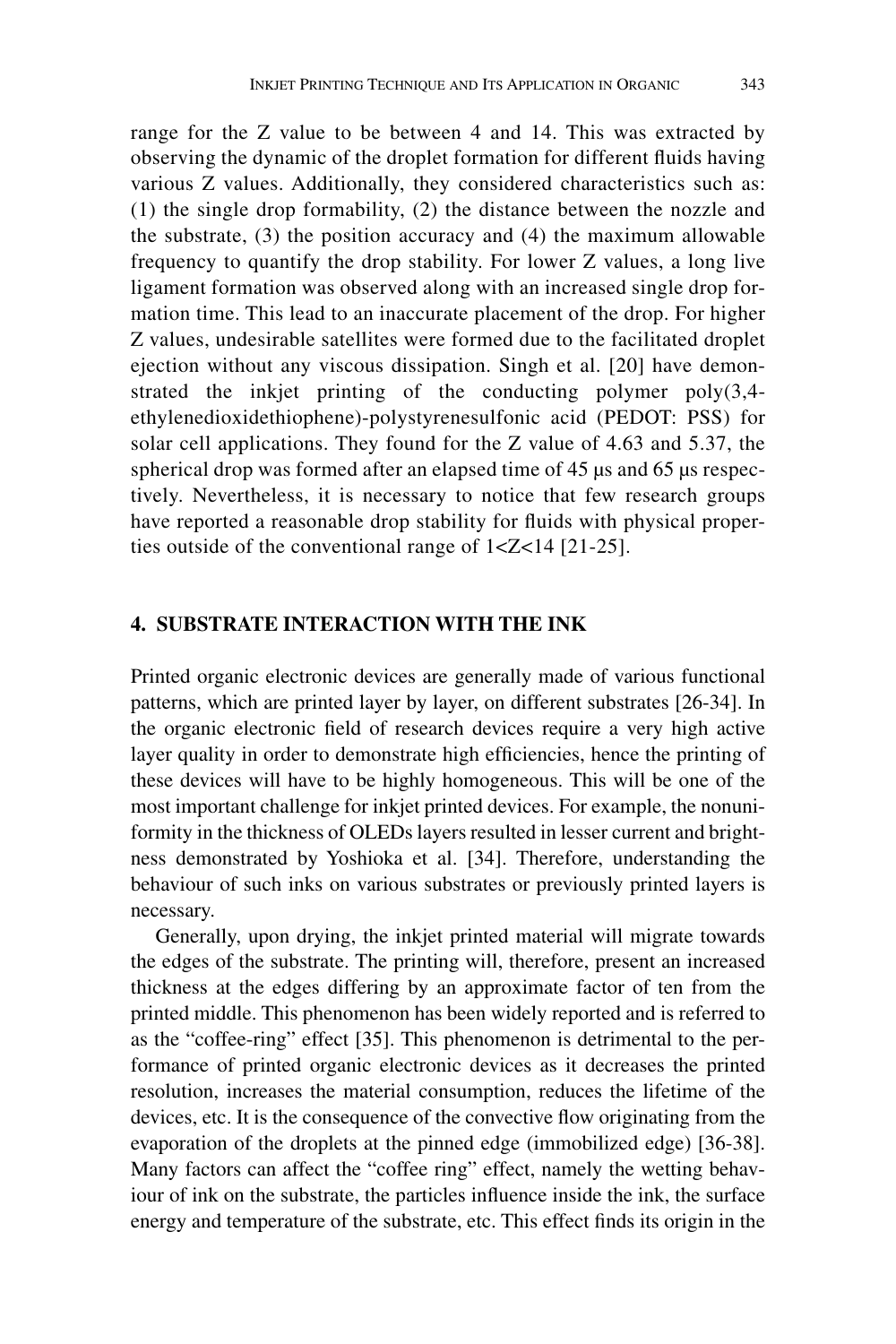following two phenomena: (1) the printed edge that is being pinned and (2) the evaporation at the printed edge.

Some methods exist to avoid this effect and each of them depends on specific applications:

(a) The first method is the electrowetting, where an AC electric field is applied to the ink drop that induces the line edge to oscillate and hence does not involve pinning. However, it is a difficult method to apply to an industrial scale since it involves high-frequency AC voltages [39].

(b) Secondly, Shen et al. [40] found that below a drop diameter of 10µm there will be no "coffee ring" effect. This is because of the quick evaporation of solvent for smaller drop sizes and the particles inside the ink will not have time to migrate to the edge.

(c) Alternatively, increasing the evaporation rate at the centre in a closed environment will decrease the "coffee ring" effect due to an inward flow of materials counteracting the outward flow [41].

(d) Lastly, the most promising method so far consist in the optimising mechanism of evaporation (the outward capillary effect and the inward flow of materials) [41]. The equation 3 is the expression of the Marangoni number (Ma) which represents the Marangoni flow (flow driven by surface tension difference).

$$
Ma = \frac{\Delta \gamma r}{\eta D} \tag{3}
$$

Where  $\Delta \gamma$  is surface tension difference between the centre of the drop and the edge, r is a radius of the drop,  $\eta$  is the fluid viscosity and D the particle diffusion constant. When the Marangoni flow is inward, then it counteracts the outward capillary effect which results in a more homogeneous surface profile of the dried drops and hence a less intense coffee ring effect [42-43]. The flows can be altered by several means such as: (1) changing the solvent mixture,(2) modifying the surface energy, (3) adding surfactants, (4) influencing the drying time (5) modifying the capillary properties etc. [44-51].

A solvent mixture is usually used in the literature for the printing of organic electronic devices in order to obtain an improved thin film morphology and device performance. Liu et al. [52] demonstrated the printing of small organic molecules for display applications. A uniform film was obtained by inducing a surface tension difference that would favour the inward Marangoni flow. A low volatile solvent DMA (3,4-dimethylanisole) was used to dissolve small organic molecules. The surface tension of the DMA solution was decreased from 30.2 mN/m to 23.6 mN/m upon the addition of the small molecules. Then they mixed an optimised amount of the highly volatile solvent, P-xylene (P-xy), to the DMA solution. Since the surface tension of the DMA solution is lower than the P-xy, an inward Marangoni flow was created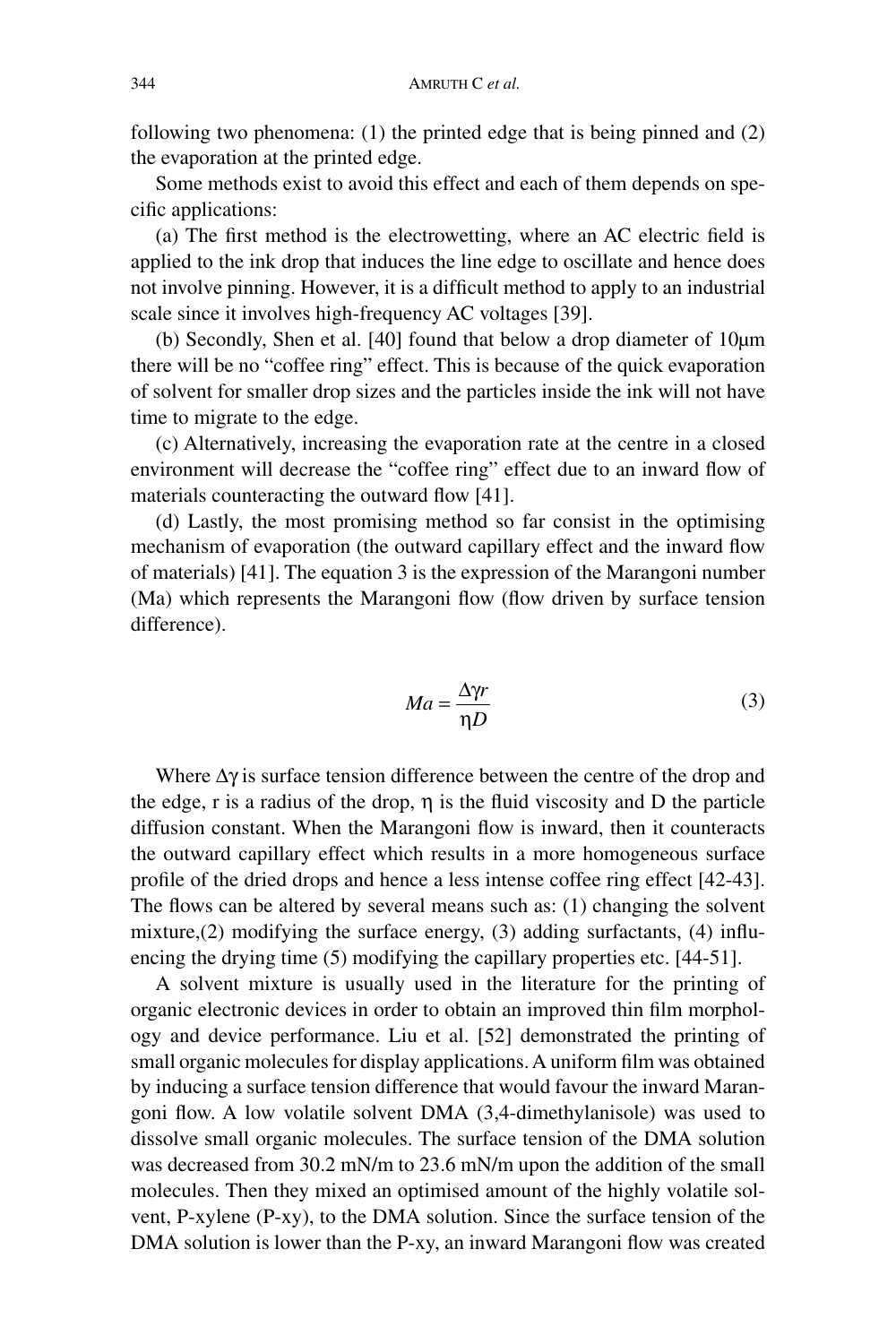

Schematic illustration of the capillary and Marangoni flows induced by the surface tension gradient during the solvent evaporation.

in the printed ink. Finally, by adjusting the volume ratio of the solvents, a flat film profile was obtained. Figure 3 presents the schematic solvent evaporation, the outward capillary flow related to the DMA solution and the counter Marangoni flow related to the P-xy solvent.

Similarly, Grimaldia et al. [53] also used a solvent mixture to form a uniform film of *n-*type semiconductor (perylene diimide (PDI-8CN2)) on silicon for the fabrication of Organic Thin Film Transistors (OTFT). They investigated the film quality: by dissolving the *n*-type semiconductor in different ratios of 1, 2- dichlorobenzene (DCB) and chloroform (CH). They demonstrated that the OTFTs with the active layers obtained from a mixture of solvents with a ratio of 3:2 (DCB:CH) had higher mobility.

The surface energy of the substrate is also a fundamental parameter to take into account in order to improve the quality of the printed film. Ely et al. [54] have investigated the wetting behaviour of a printed PEDOT: PSS ink inside an SU-8 photo-resist (glycidyl ether of bisphenol-A novalac [55]) well on an ITO coated glass substrate. They printed PEDOT: PSS after different surface treatments such as oxygen plasma, (3-aminopropyl)triethoxysilane (APTS) liquid treatment, APTS vapour treatment and on an untreated substrate. They found that for all the treated surfaces the quality of the film was improved when compared to the untreated ones. However, the films printed on oxygen treated substrates (which presented the highest surface energy) showed smoother and more uniform morphologies than the lower surface energy substrates.

Similarly, Li et al. [56] explored the wetting behaviour of highly diluted solutions (of copper(II) sulfate, cobalt(II) sulfate, glucose (monosaccharide), cellobiose (disaccharide), poly(ethylene glycol) 20K (PEG), Dextran 500K (polysaccharide), poly(vinyl alcohol) 130K (PVA), poly(vinyl pyrrolidone) 360K (PVP), sodium polystyrene sulfonate 70K (NaPSS), poly(diallyldimethylammonium chloride) (PDDC)) on various substrates and obtained different drop patterns. They showed that different contact angles between the solutions and the substrates produced various patterns after drying. For a small contact angle, a concentrated stain (material concentrated in the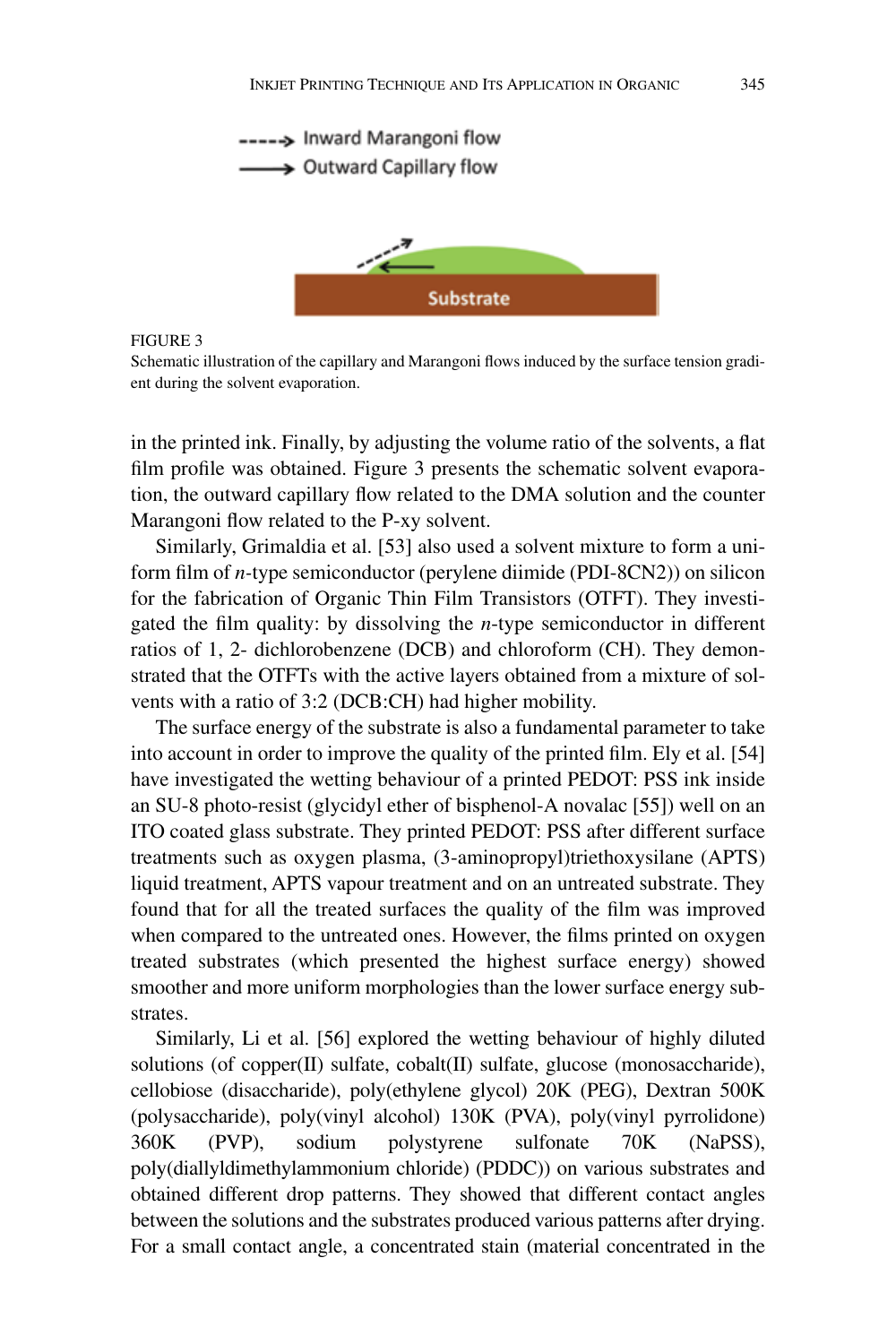centre of the drop) was obtained instead of the "coffee ring" effect. This was explained by the presence of surface-inactive solutes in the ink that presented small contact angles with the substrates and were deposited at the final stage of the film formation. For large contact angles, the presence of a "coffee ring" effect was obvious. The effect could be explained by a lower material withdrawal rate when compared to the deposition rate at the edge. Furthermore, when considering a mixture of surface-active and surface-inactive solutes, concentric rings were formed. These were caused by the two solutes respectively.

Alternately, in 2013, Friederich et al. [57] showed that the "coffee ring" effect could be avoided by modifying the viscosity of the ink and the drying time. They prepared an original ink by dissolving barium strontium titanate in butyl diglycol. Ethyl cellulose and isopropyl alcohol were then used to change the viscosity and the drying time of the printed patterns. The printed film with the larger amount of ethyl cellulose did not show any "coffee ring" effect because of the high viscosity of the ink. It, however, took a longer time to dry. Consequently, the authors added a large amount of isopropyl alcohol in order to shorten the drying time, but a "coffee ring" effect was observed. An improved film quality was therefore obtained by optimizing the amount of ethyl cellulose and isopropyl alcohol in the ink.

An additional way of addressing the "coffee ring" effect is obtained by modulating the environmental conditions around the printed films. Fukuda et al. [58] studied the influence of humid conditions on the printed film morphology. In this work, the conditions for the printing of alcohol based silver inks were optimised. Silver electrodes were printed and dried at different humidity conditions: 30%, 80%, 85% and 90% for 30 min at 30 °C. For the lower humid conditions, a "coffee ring" effect was observed due to the fast evaporation rate and the high capillary flow. In contrast, for the higher humid conditions, the "coffee ring" effect disappeared, since the convex morphology dominated with a slower evaporation rate. The humidity level of 85% was found to give the best film quality for transistor applications.

Most recently, Eales et al. [59] studied the quality of printed light emitted films by varying the capillary number. The capillary number was changed by using various amounts of polymer contents in the functional inks. A higher capillary number was obtained for a higher polymer concentration and similarly a lower capillary number for lower concentrations. Consequently, there was no "coffee ring" effect for lower capillary inks because of a high viscosity. However, for the higher capillary inks, a more prominent "coffee ring" effect was observed because of a lower solid content.

#### **5. INKJET PRINTING OF OLEDS**

OLEDs are devices which emit light when a current is flown through them. Typically, OLEDs are composed of an Emissive Layer (EML) sandwiched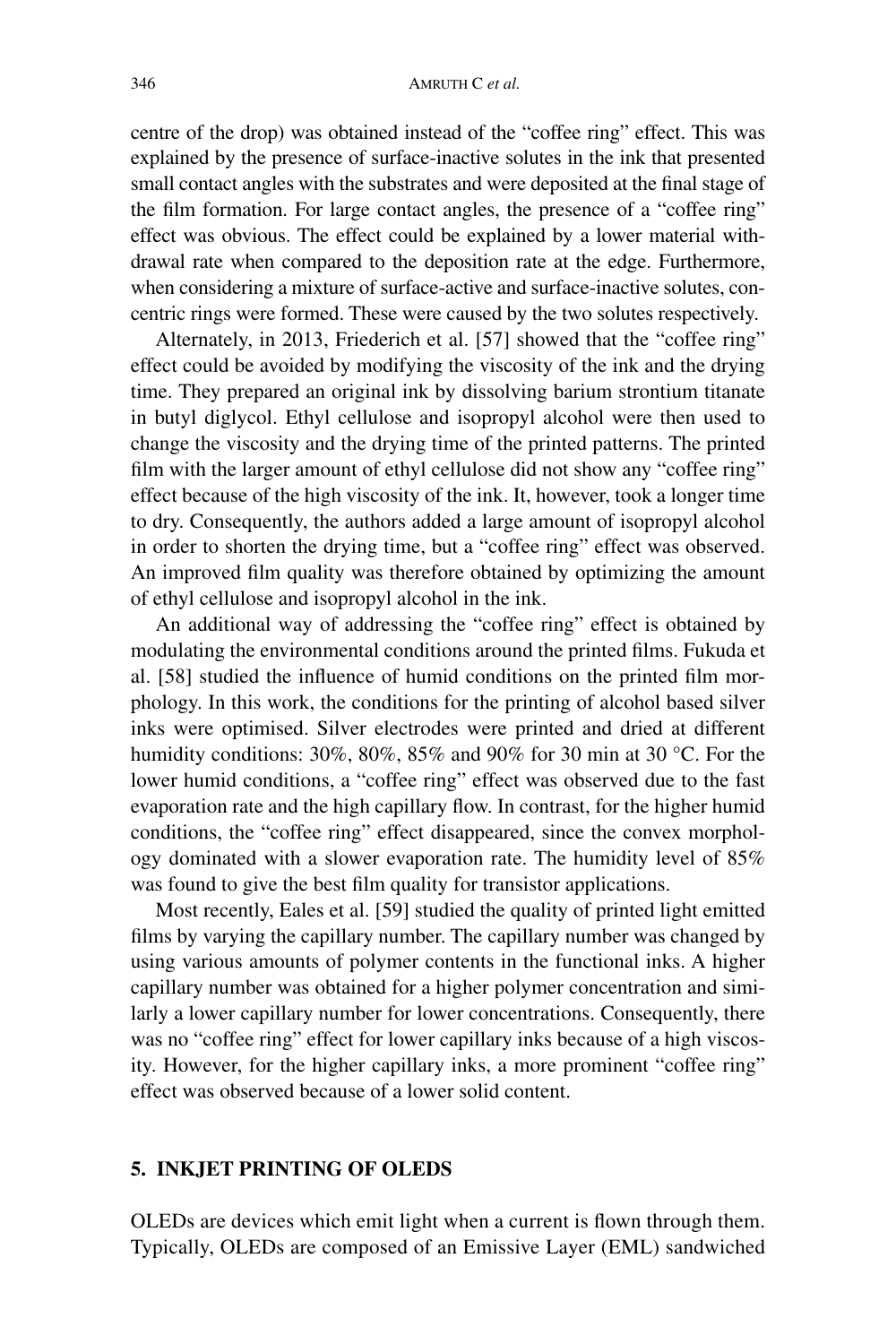between two electrodes, where one electrode is transparent. In addition to the EML, one may introduce the following layers in order to increase the efficiency of the device: a Hole Injection Layer (HIL), a Hole Transport Layer (HTL), an Electron Transport Layer (ETL) and an Electron Injection Layer (EIL) (see figure 4) [60]. Holes are injected from the anode, electrons are injected from the cathode, and then these charges recombine in the emissive layer which results in an emission of light [61]. The device's performance is measured with the external quantum efficiency  $(\eta_{ext})$  defined in equation (4).

$$
\eta_{\text{ext}} = \eta_{\text{r}} \phi_{\text{f}} \chi \eta_{\text{out}} \tag{4}
$$

Where,  $\eta_r$  is the probability of holes and electrons recombining,  $\phi_f$  is the fluorescent quantum efficiency,  $\chi$  is the fraction of photons that escape from the device and  $\eta_{\text{out}}$  is the probability for radiative decay to occur.

In addition to the  $\eta_{ext}$ , macroscopic performances are expressed through the current density  $(A/cm<sup>2</sup>)$  and the luminous efficiency (lm/W).

Generally, all the active layers are deposited using vacuum evaporation techniques. However, these techniques require Fine Metal Masks (FMM) for patterning which are very expensive and hence not appropriate for up-scaling and large display applications. Alternate deposition techniques, such as inkjet printing, should, therefore, be explored to meet the cost and the up-scaling of the production.

The application of inkjet printing for the deposition of polymers in OLEDs is of outmost interest and has been actively being studied. In, 1988, Hebner et al. [62] demonstrated the inkjet printing of a polymer using a Cannon PJ-1080A Color inkjet printer and compared it to spin-coated devices. Three luminescent materials, poly(N-vinylcarbazole) (PVK) with three dyes: cou-



Figure 4 Schematic of the OLEDs structure.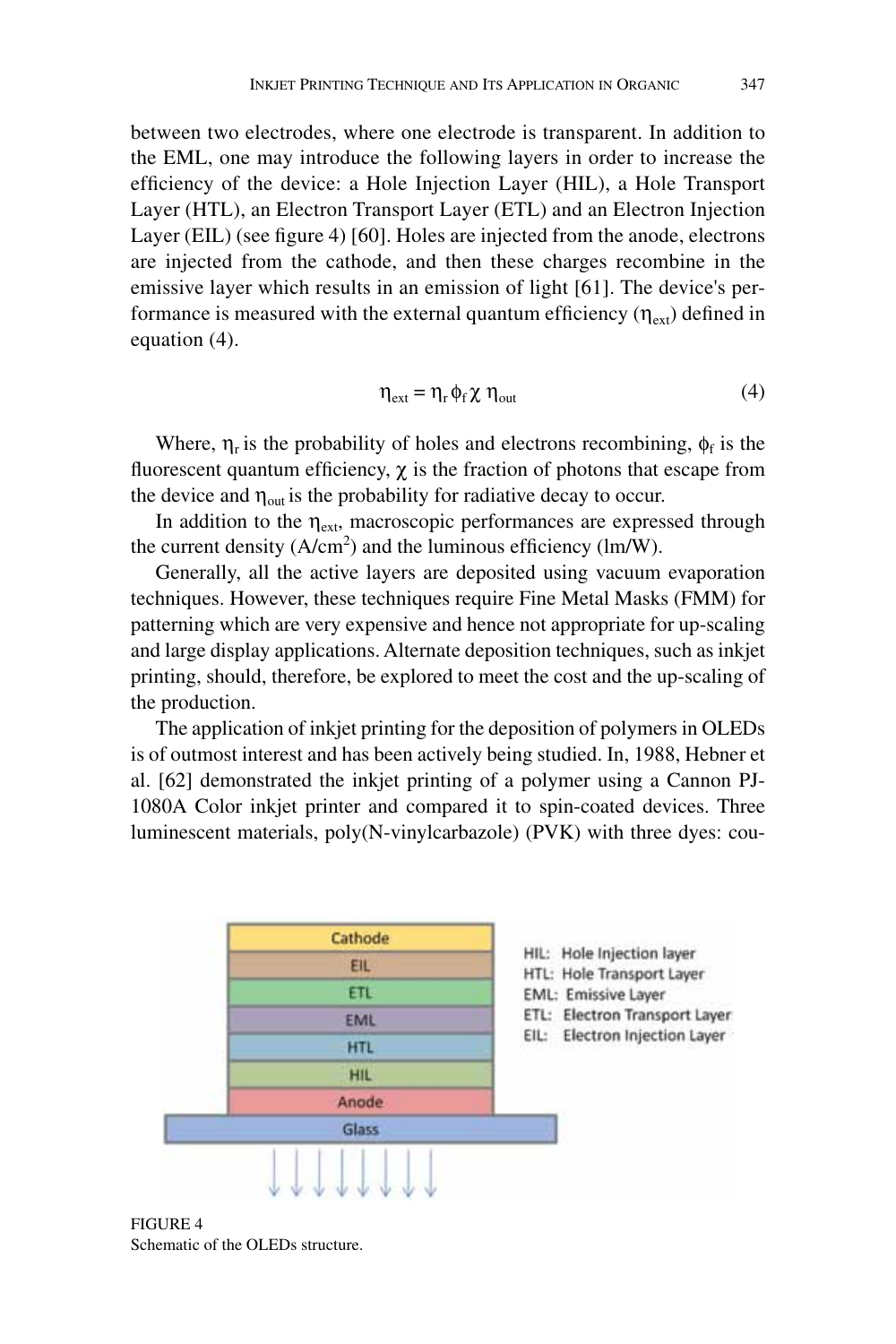marin 6 (C6), coumarin 47 (C47), and nile red were used for the preparation of OLEDs. The photoluminescence spectra of the printed and spin-coated films demonstrated similar shapes and magnitudes. A current density of 1  $mA/cm<sup>2</sup>$  was measured at a voltage of 7 V for the spin-coated devices, and at various voltages going from 6 to 11 V for the ink-jet printed devices. The authors deducted that the printed devices were less efficient than the spincoated devices since their luminescence vs current measurements differed by a factor of 2. They attributed this reduction in performance to a bad film morphology in the case of the printed devices.

Villani at al. [63] fabricated OLEDs by inkjet printing an HTL (poly(9,9 dihexyl-9H-fluorene-2,7-diyl)) (PF6)) with the following device structure: PET/ITO/PF6/Alq3/Al (Alq3 was used here as an ETL and EML). The HTL was printed with a thickness of 50 nm on a piranha treated substrate and 100 nm on untreated substrates. The treated substrates presented a higher roughness, because of the small contact angle between the active layer and the ITO and because of the presence of a thin liquid layer near the drop edge. Three sets of samples were made: (1) one with an inkjet printed layer of PF6, (2) one with a thin layer (15 nm) of spin-coated PF6, and (3) one with a thick layer (60 nm) of spin-coated PF6. The current-voltage (I-V) measurements showed electrical threshold values of: 5.3 V for the thinner spin-coated films, 8.1 V for the inkjet printed devices and 25.6 V for the thicker spin-coated films. Hence, the I-V measurements revealed that the inkjet printed characteristics were similar to the device prepared by spin coating with a thinner HTL. This could be explained by the fact that the non-uniform thickness of the inkjet drops created preferential paths for the current to flow since generally speaking the resistance is lower across a thinner area of the film. The authors, however, indicated that it is hard to compare the two technologies since inkjet printed devices present a higher thin film variability than spin-coated devices.

Similarly, Olivier et al. [64] compared the printing of two polymers in OLEDs to devices fabricated using vacuum evaporation and spin coating techniques. Table 1 describes OLEDs with layers deposited with different techniques and classified as A, B, C and D depending on the method used to deposit the active layers. As expected, a uniform light output was obtained from device A (with vacuum-deposited layers) and the illumination was homogeneous (see table 1). At 3.5 V, the current efficiency and maximum luminous efficiency were 11.6 cd/A and 9.7 lm/W respectively. Devices B and C showed a uniform light output but black spots were observed because of the solution process deposition techniques that influence the HIL and the HTL. The I-V characteristics of devices A, B and C showed a typical diode behaviour. However, for device D where the layers were inkjet printed, the light emission was not uniform and the materials were unevenly dispersed. The I-V characteristic did not follow a standard diode behaviour. The brightness (less than 10 cd/m<sup>2</sup>) and the efficiencies (0.008 cd/A and 0.003 lm/W at 10 V).) were low when compared to the rest of the devices. Employing print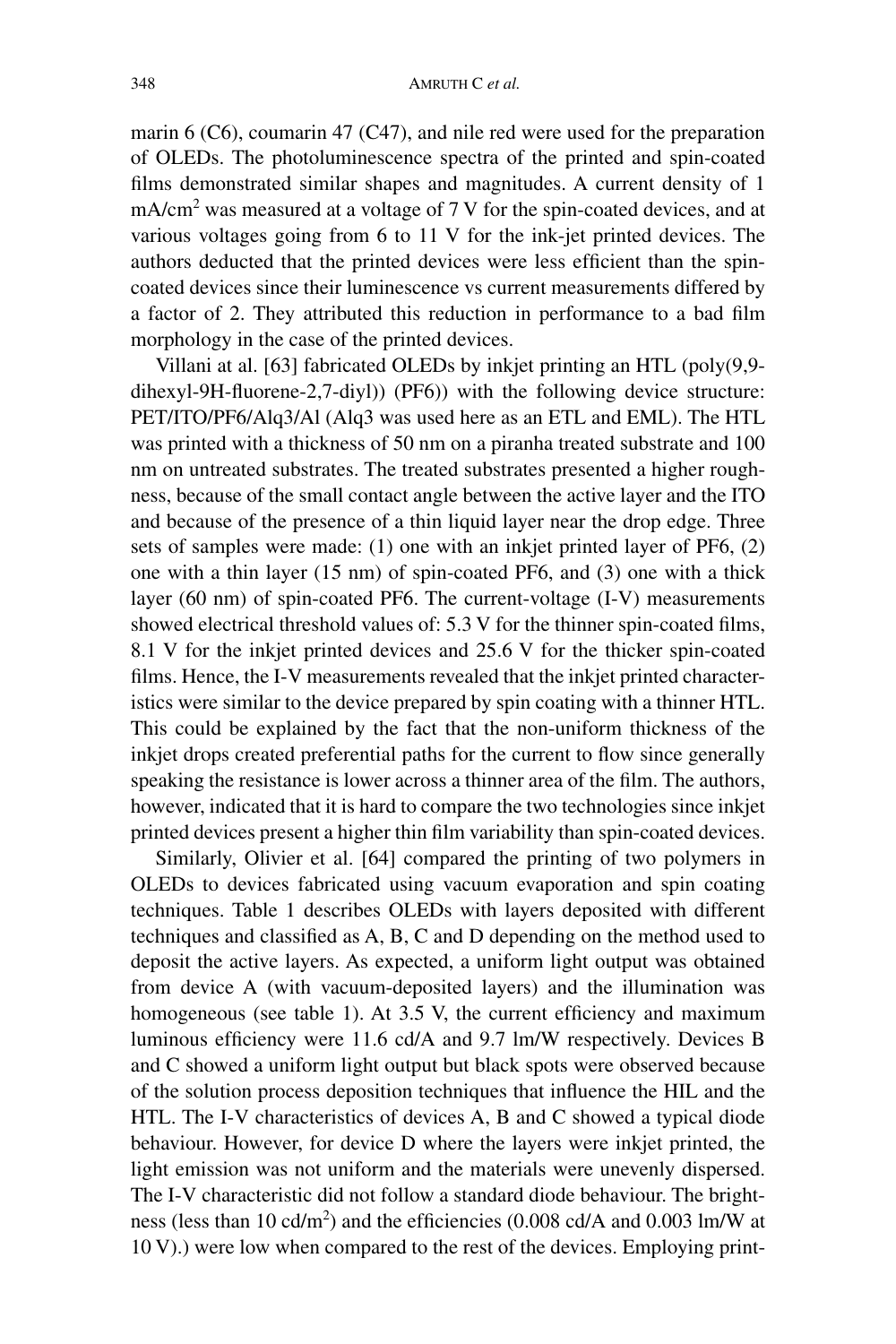Devices made with different fabrication techniques (reproduced from Olivier et al. [64] with permission) from the Society of Photo Optical Instrumentation Engineers and the authors.

| Device | HIL.         | HTL.                | EML                 |
|--------|--------------|---------------------|---------------------|
| А      | STTB:F4TCNO* | $NPR^*$             | TCTA:Ir(mppy)3      |
| B      | PEDOT-PSS**  | $NPR^*$             | TCTA:Ir(mmpy)3      |
|        | PEDOT-PSS**  | $OUPD***$           | $TCTA:Ir(mppy)3^*$  |
|        | PEDOT-PSS**  | $\text{QUPD}^{***}$ | $f$ -CHO-Acr $3***$ |
|        |              |                     |                     |

\* Deposited by vacuum evaporation \*\*Deposited by spin coating \*\*\*Deposited by inkjet printing.

ing techniques for more than one layer resulted in the decrease of the device performances.

Teichler et al. [65] also demonstrated the inkjet printing of three chemically altered light emitting polymers (red, green and blue) for the production of OLEDs. The turn-on voltages for the red and the green OLEDs were above 10V. However, no light output was observed for the blue emitting devices. This was probably due to the large band gap of the blue emitting polymer (poly-(fluorene-phenylene)) that demanded a higher operational voltage and therefore degraded faster. In addition, oxygen was responsible for short-circuiting the blue OLEDs. In this study, large area OLEDs of 20 mm  $\times$ 30 mm were also printed with a single nozzle. However, some part of the film dried before the completion of the entire printing, which resulted in a non-uniform layer. The authors, therefore, mentioned that by using multi-nozzles one would increase the film quality.

Having reviewed the inkjet printing of different polymers, the focus will now be brought on an alternative for the design of printed OLEDs: small molecules.

In the work of Coenen et al. [66] two emitter small molecules were inkjet printed for the fabrication of OLEDs. First PEDOT:PSS and then a thermally cross-linkable HIL were printed on ITO coated glass substrates. Then, two colours, green and red were printed side by side and a thin film of 80nm was obtained. The brightness of the green and the red OLEDs at a voltage of 5.5 V and current of  $5.0 \pm 0.1$  mA was 300 cd/m<sup>2</sup> and 500 cd/m<sup>2</sup> respectively. The luminescence, at the interface between the two emissive layers was weak and not uniform. This was due to the dissolution of the first printed layer by the second printed layer. Therefore, the authors suggested that the printing of the two layers should be done simultaneously in order to reduce the mixing of the lateral layers and thus improve the light output.

Likewise, Gorter et al. [67] also demonstrated the inkjet printing of small molecules that were synthesized for vacuum deposition processes. HTL (PEDOT: PSS) and HIL ((α-NPD, N,N′-Di-[(1- naphthyl)-N,N′-diphenyl]- 1,1′-biphenyl)-4,4′-diamine)) layers were also printed and the devices were compared to small molecules OLEDs produced by vacuum deposition. The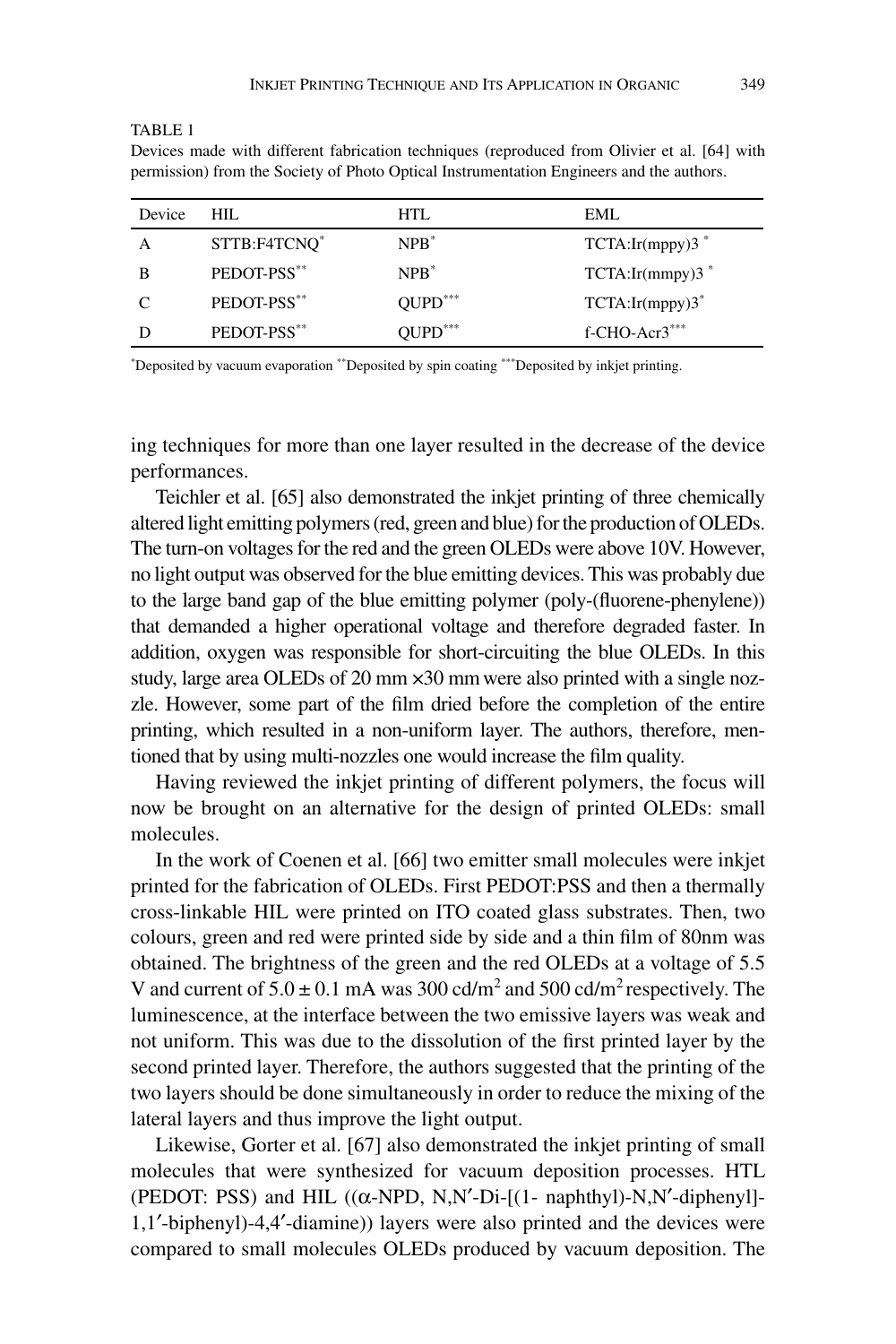

FIGURE 5 Schematic of the device structure.

device structures for both deposition techniques is shown in Figure 5. The luminescence, the leakage current and the efficiency of devices with all evaporated layers was better when compared to devices where at least one layer was inkjet printed (see table 2). Overall, the quality of the light emission appeared to be generally worse with inkjet printed layers, and as expected, devices with more vacuum-deposited layers showed better performances. The authors mentioned that the poor quality of the Alq3 inkjet-printed layers or the dissolution of  $\alpha$ -NPD one, was responsible for the relatively low efficiency of the devices as well as the high leakage current.

Jung et al. [68] also demonstrated the inkjet printing of organic phosphorescent small molecules. 5 wt.% of tris(2-phenylpyridine)iridium(III)  $(Ir(ppy)3)$  doped in 4,4'-Bis(carbazol-9-yl)biphenyl (CBP) was used as a light emitting material. Only the emissive layer was printed and the rest of the layers were vacuum deposited. Four devices were fabricated. They were made of different HTL: 4,4′,4″-tris(N-(2-naphthyl)-N-phenylamino)-triphenylamine (2-TNATA), N,N'-bis(naphthalen-1-yl)-N,N'-bis(phenyl)benzidine (NPB), di-[4-(N,N-ditolyl-amino)-phenyl]cyclohexane (TAPC),

|                |                    |                        |                            |                    | Luminous Efficiency |        |
|----------------|--------------------|------------------------|----------------------------|--------------------|---------------------|--------|
| Sample         | PEDOT:PSS<br>(HIL) | $\alpha$ -NPD<br>(HTL) | $\text{Alq}_3(\text{EML})$ | Leakage<br>current | Cd/A                | Lm/W   |
| 1              | None               | Evaporation            | Evaporation                | 147                | 4.2                 | 1.5    |
| 1 A            | CH8000             | Evaporation            | Evaporation                | 0.9                | 2.6                 | 2.3    |
| $\overline{c}$ | CH8000             | Evaporation            | Inkjet                     | 0.14               | 0.6                 | 0.35   |
| 3              | HIL1005            | Inkjet                 | Evaporation                | 639                | 1.7                 | 1.0    |
| 3B             | HIL1005            | Inkjet                 | Evaporation                | 126                | 3.2                 | 1.5    |
| 3 <sup>C</sup> | CH8000             | Inkjet                 | Evaporation                | 0.0019             | 3.1                 | 2.6    |
| $\overline{4}$ | HIL1005            | Inkjet                 | Inkjet                     | 367                | << 0.1              | << 0.1 |

TABLE<sub>2</sub>

Devices made with different fabrication techniques (reproduced from Gorter et al [67] with permission) from Elsevier.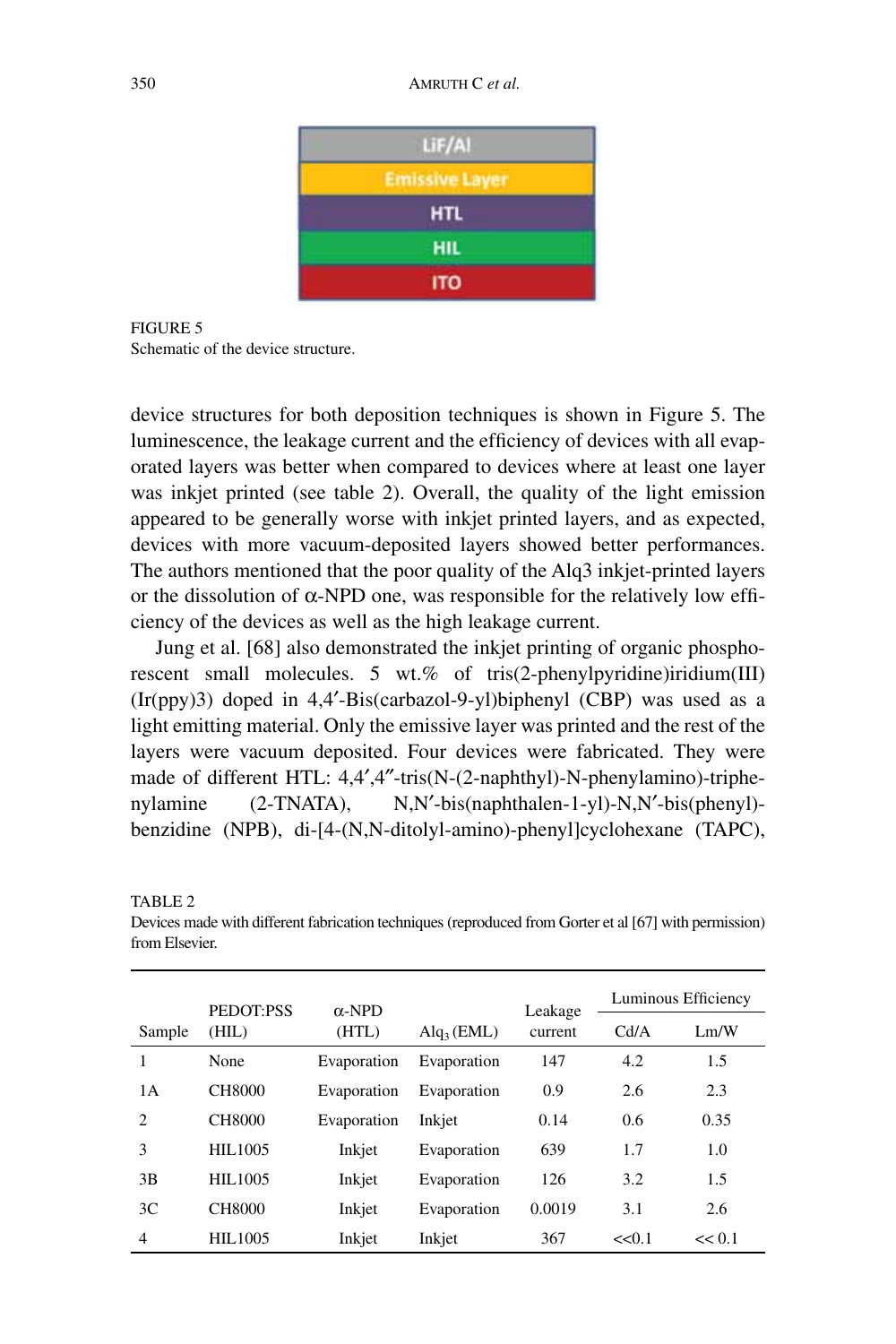and 4,4′,4″-tris(carbazol-9-yl)triphenylamine (TCTA). Measurements showed that the current density and the luminous efficiency of the printed devices were similar to the devices made by vacuum deposition. Furthermore, they observed that the devices fabricated, by incorporating TCTA as a HTL, displayed a highest current efficiency of 40 Cd/A (EQE=11.7%) than the rest of the devices. This is because TCTA is a slow electron transporting material and has the highest triplet overlap with the emitter material. Additionally, the authors mentioned that the printed devices gave unexpected light out-coupling, which may be due to the roughness of the printed layer.

In order to give a complete overview of the inkjet printed OLED technologies, one also need to study several jet printing techniques. Instead of the commonly used piezoheads for inkjet printing, other jet printers like an aerosol jet and electrohydrodynamic jet printers have been investigated for the printing of OLEDs. Tait et al. [69] used an aerosol jet technique to print a 144 pixel per inch (ppi) OLEDs display. The PVK was used as the host material. Bis(2methyldibenzoquinoxaline)(acetylacetonate)iridium(III(Ir(MDQ)2acac), tris(2phenylpyridine)iridium(III) (Ir(ppy)3), and 2,5,8,11-tetra-tert-butylperylene (TBPe) were used as guest dyes to emit red, green and blue light respectively. After modifying, the various printing parameters such as the gas flow rate, the jetting speed and the substrate temperature, a very thin line of 30 nm and a narrow width of 30 µm was printed. Electroluminescent peaks of 475, 520, 590 nm for blue, green and red were observed, respectively. This work shows that aerosol jet printers have the potential to be adopted for high-resolution OLED printing.

Kim et al. [70] demonstrated the fabrication of OLEDs using another printing technique, high-resolution electrohydrodynamic inkjet printing. A small molecule, 5 wt% of 4,4'-bis[4-(di-p-tolylamino)styryl]biphenyl (DPAVBi) doped with 2-tert-butyl-9,10-di(naphth-2-yl)anthracene (TBADN), was used as an emitting material. Here, only the active layer was printed. High-resolution features of 5µm with a uniform surface morphology were obtained. The turn-on voltage and the maximum luminescence for the devices were  $4.5$  V and  $17,000$  cdm<sup>-2</sup> respectively. The maximum current efficiency and the external quantum efficiency were 8.7 cd  $A^{-1}$  and 4.6% respectively. These results indicate the successful printing of OLEDs by electrohydrodynamic inkjet printing and the potential for future application for the fabrication of OLEDs with other functional layers.

Another fundamental aspect of the presented technology is the commercial perspective. Besides the laboratory studies, there are some challenges involving mass production of inkjet printed OLED panels. Chen et al. [71] fabricated a 200 ppi OLED panel with the inkjet printing technique. The device structure is shown in Figure 6. All the layers were inkjet printed except for aluminum, which was deposited by thermal evaporation. The authors discussed two major challenges for printing high-density display panels. First, the Total Position Accuracy (TPA), which depends on three parameters,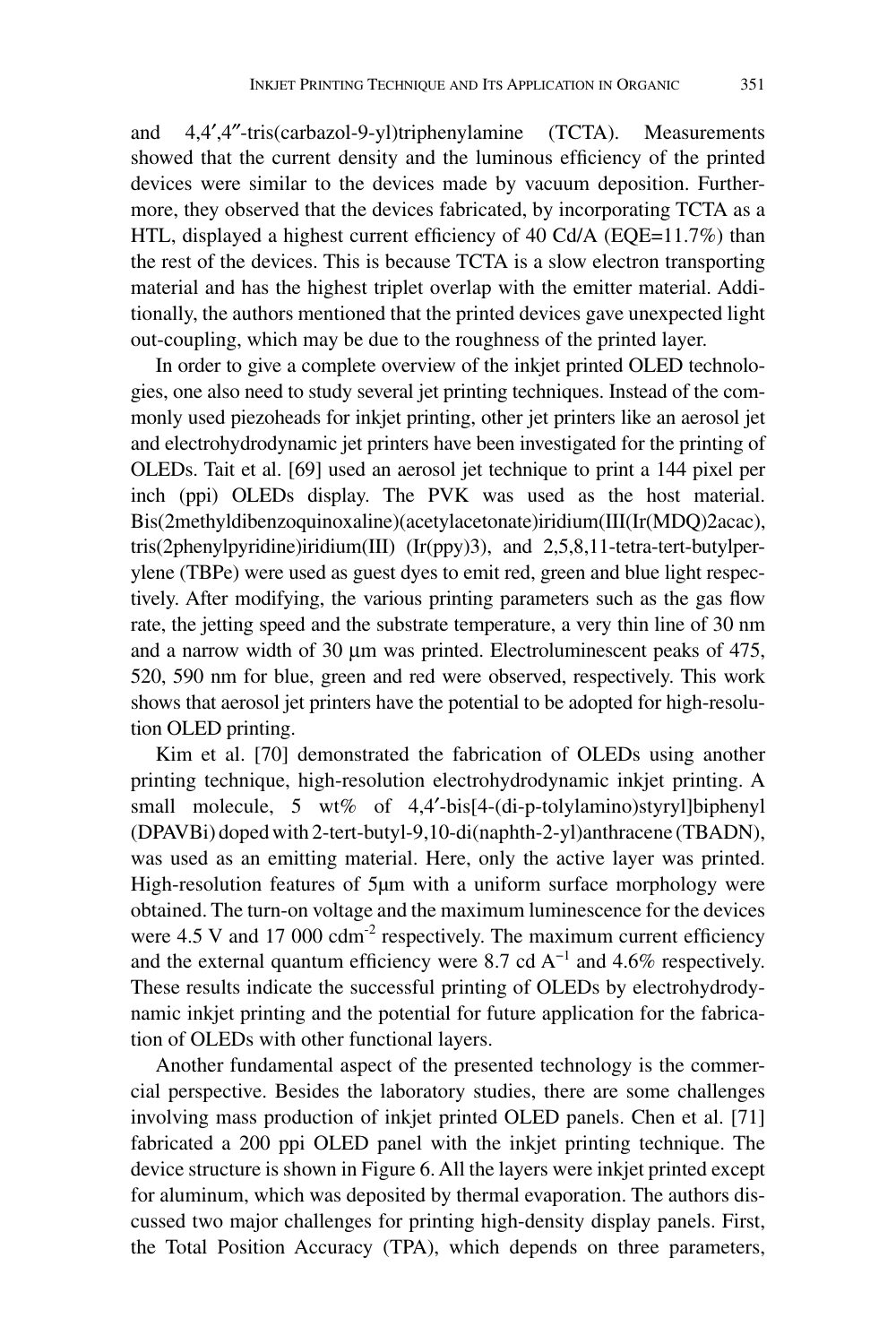|            | чı           |      |
|------------|--------------|------|
| <b>Red</b> | <b>Green</b> | Blue |
|            |              |      |
|            | HIL          |      |
|            | то           |      |

Schematic of the device structure (reproduced from Chen et al. [71] with permission) from John Wiley and Sons.

namely the machinery accuracy (M) that can extend up to 5µm, the angle between the nozzle and the line of sight  $(\theta)$ , and the distance between the nozzle and the substrate (d). These parameters can be found in equation (5), which is the expression of the TPA. When the  $\theta$  value decreases to zero, the positional accuracy can be simplified to the machinery error only.

$$
TPA = \sqrt{M^2 + (2\prod d\theta / 360)^2}
$$
 (5)

The second parameter is the "drop volume" that controls the resolution and the sharpness of the pixel. A 200 ppi panel needs the drop diameter to be less than 34.5 µm. Therefore, a 7 picoliter drop volume was chosen to make the drop diameter less than 34.5 µm. According to the authors, the machinery error has to be reduced in order to fabricate high-resolution OLED panels, because other parameters can be made negligible.

Later, the same group [72] demonstrated the inkjet printing of a 65-inches OLED panel and studied the annealing conditions of the printed films. It was found that annealing in one step with a low speed leads to an inferior film quality because of the formation of a "coffee ring" effect. However, a film of higher quality was obtained with multiple drying steps for a short period of time.

Finally, to conclude this overview of inkjet printed OLEDs, new aspects of the technology will be considered. Some reports demonstrated that the printing technique may also be useful for complicated emissive systems. Verma et al. [73] recently applied the inkjet printing method to NHetPHOS (N-heterocycle-phosphine) displaying the Thermally Activated Delayed Fluorescence (TADF) property. The obtained OLEDs were characterized by a low turn-on voltage of 4 V and a current efficiency of 45 Cd/A corresponding to 13.9 ±1.9 %  $\eta_{\text{ext}}$ . However, the nonlinear nature observed in the luminance–efficiency plot hinted that the charge carrier balance of the device needed to be improved. Additionally, the authors suggested that with alteration of the surface roughness one could enhance the device performances [74].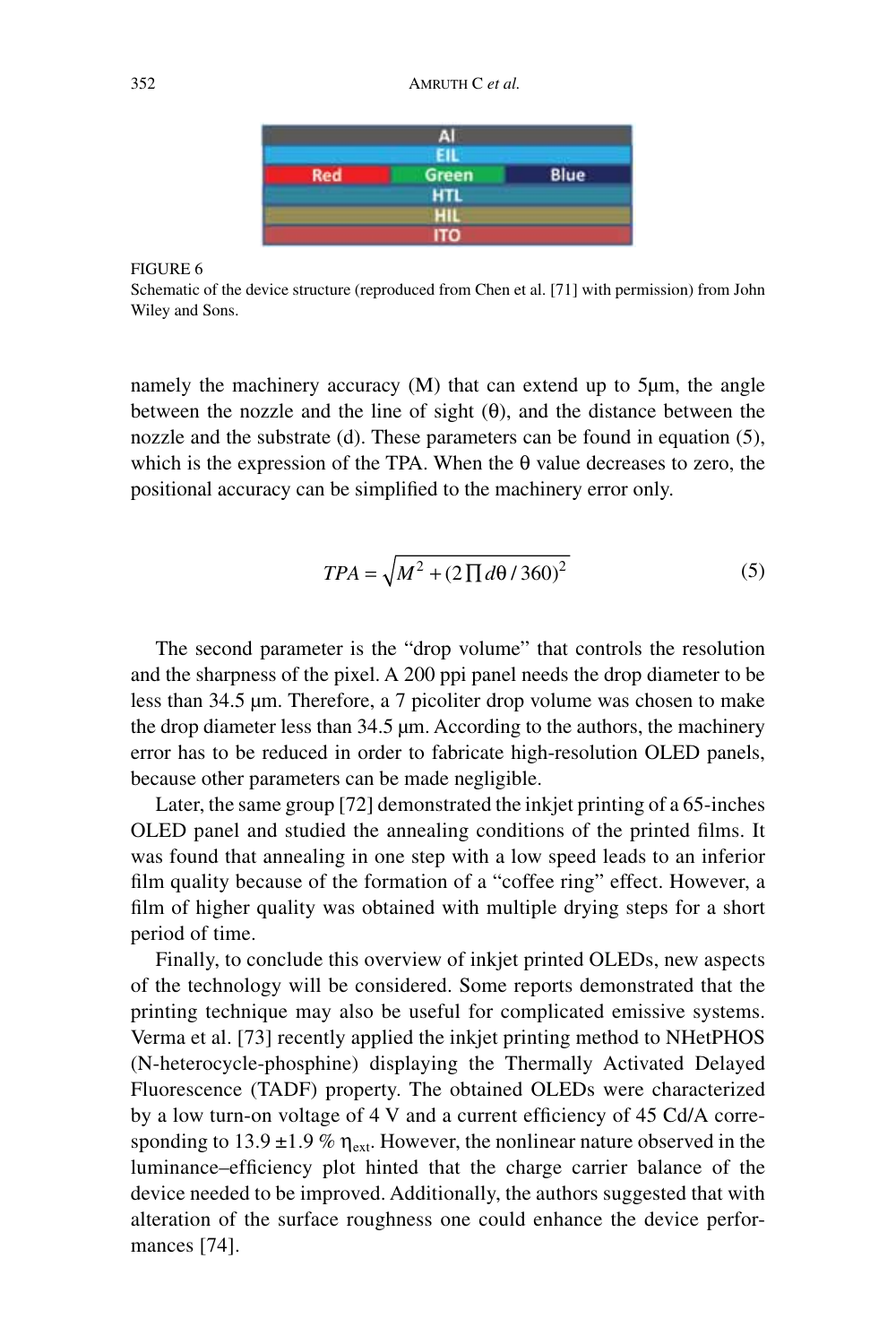#### TABLE<sub>3</sub>

Performances of different OLEDs Devices (reproduced from Zeng et al. [75] with permission) from John Wiley and Sons.

| Device Structure                                 | Current<br>Density<br>(mAcm <sup>2</sup> ) | Volt-<br>age<br>(V) | <b>Brightness</b><br>$(cd \, m^{-2})$ | $QE(\%)$ | $QE_{max}$<br>$(\%)$ | $\lambda_{\text{max}}$<br>[nm] | $LE_{\text{max}}$<br>$[cd A^{-1}]$ |
|--------------------------------------------------|--------------------------------------------|---------------------|---------------------------------------|----------|----------------------|--------------------------------|------------------------------------|
| ITO/PEDOT/P-PPV/                                 |                                            |                     |                                       |          |                      |                                |                                    |
| Ba/Al                                            | 10                                         | 3.1                 | 670                                   | 2.9      | 2.9                  | 532                            | 7.1                                |
| ITO/PEDOT/P-PPV/<br>PFNR2/Ag                     | 10                                         | 7.9                 | 930                                   | 3.6      | 4.2                  | 559                            | 11                                 |
| ITO/PEDOT/P-PPV/<br>PFNR2/Ag paste               | 10                                         | 7.8                 | 740                                   | 2.8      | 3                    | 552                            | 7.8                                |
| <b>ITO/PEDOT/</b><br>PFODBT15/Ba/Al              | 10                                         | 6.4                 | 40                                    | 0.7      | $\mathbf{1}$         | 652                            | 0.38                               |
| <b>ITO/PEDOT/</b><br>PFODBT15/PFNR2/<br>Ag       | 10                                         | 8.3                 | 25                                    | 0.7      | 1.6                  | 663                            | 0.47                               |
| <b>ITO/PEDOT/</b><br>PFODBT15/PFNR2/<br>Ag paste | 10                                         | 8.4                 | 30                                    | 0.4      | 1.7                  | 655                            | 0.28                               |
| ITO/PVK/PFO/Ba/<br>A1                            | 10                                         | 8.2                 | 450                                   | 4.1      | 4.2                  | 445                            | 4.9                                |
| ITO/PVK/PFO/<br>PFNR2/Ag                         | 10                                         | 16.3                | 600                                   | 4.8      | 5.1                  | 421                            | 5.7                                |
| ITO/PVK/PFO/<br>PFNR2/Ag paste                   | 10                                         | 19.7                | 380                                   | 3.5      | 4.0                  | 435                            | 4.5                                |

**P-PPV:** poly[2-(4-(3′,7′-dimethyloctyloxy)-phenyl)-p-phenylenevinylene], **Ba:** Barium, **PFNR2:** poly[9, 9-bis(3′-(N,Ndimethylamino)propyl)-2,7-fluo- rene-alt-2,7-(9,9-dioctylfluorene)], **PFODBT15:** poly[2,7-(9,9-dioctylfluorene)- co-(4,7-dithien-2-yl)-2,1,3-benzothiadiazole], **PVK:** poly(phenylenevinylene), **PFO:** poly(9,9-dioctylfluorenyl-2,7-diyl).

Generally, in the literature concerning OLEDs, the cathode is deposited by thermal evaporation in a high vacuum chamber [69 -74]. It would be difficult to print low work function metals considering that they are very reactive and insoluble in solvents. Zeng et al. [75] demonstrated the printing of the OLED cathode from a silver paste. The authors then compared them with OLED devices with vacuum deposited cathodes. Both devices performances are listed in Table 3. The obtained luminous efficiencies for printed silver as cathodes were respectively 7.8 and 4.5 Cd/ for devices comprising poly[2-(4- (3′,7′-dimethyloctyloxy)-phenyl)-*p*-phenylenevinylene] (P-PPV) and poly(9,9-dioctylfluorenyl-2,7-diyl) (PFO). These results were comparable to the devices made using thermally evaporated Ba/Al cathodes. Similarly, Fie et al. [76] demonstrated the production of OLEDs with printed Al cathodes by using a stamp printing technique (printing method in which inks are transferred to a surface by stamps [77]). Such printed Al layers, demonstrating a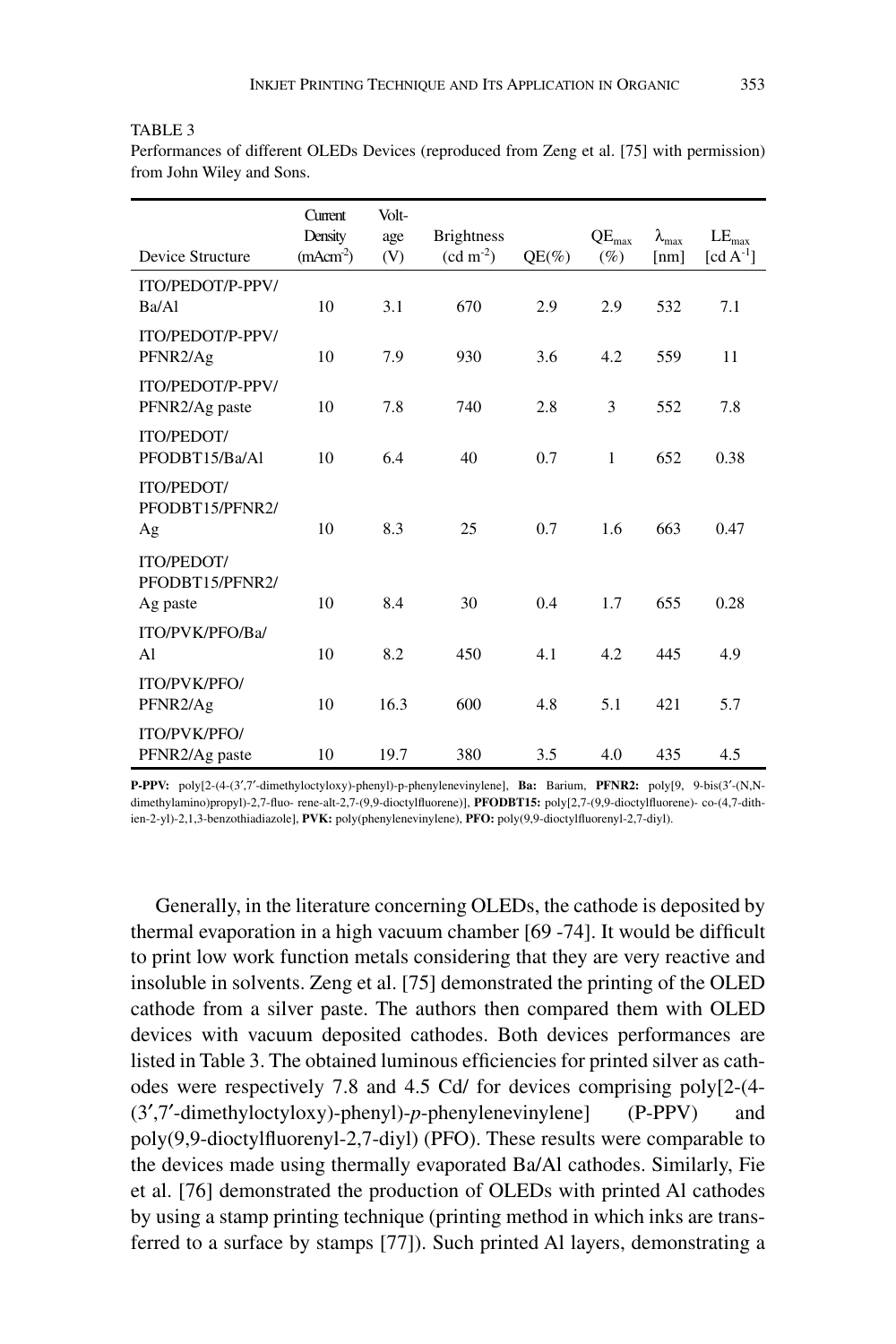low sheet resistance of 2.09 ohm/square and a low work function of 3.67eV, were appropriate for the production of efficient printed OLEDs.

### **6. CONCLUSION**

There is currently a high demand for efficient solution-process and deposition techniques for the production of organic electronic devices. Researchers studied inkjet printing for the production of such devices and when compared to other traditional techniques found this process to be beneficial to the industrial production.

The formulation of the printing ink remains a challenge. The fundamental fluid properties for printable inks have been listed in the review. More precisely, the surface tension and the viscosity are dominant factors influencing the jetting process and the film formation. The printed films must also be uniform, without "coffee ring" effects and have a low roughness to ensure a high OLED performance. Therefore, understanding the behaviour of the inks on the substrates is very important in order to achieve the desirable film morphology. Overall, the printing of multilayer OLED structures is still a big challenge, it appears very difficult to print a functional layer without affecting the previously printed one.

#### **7. ACKNOWLEDGEMENT**

We acknowledge financial support by the grant 674990 EXCILIGHT – H2020-MSCA-ITN -2015. A.C., B.L. and B.G.R.D. would like to thank G.Wiosna-Salyga and Marian Chapran working at Lodz University of Technology, Lodz. A.C. would like to thank Upkar Kumar Verma, Basanagouda B Patil, Aruna Kumari working at IIT Kanpur for their technical support.

#### **REFERENCES**

- [1] Ghaffarzadeh, K., Bardsley, N. (April, 2016). *Idtechex*. Retrieved 2016, from http://www. idtechex.com/research/reports/oled-lighting-opportunities-2016-2026-forecasts-technologies-players-000472.asp.
- [2] Chansin, G., Ghaffarzadesh, K., Zervos, H. (May, 2016). *Idtechex.* Retrieved 2016, from http://www.idtechex.com/research/reports/oled-display-forecasts-2016-2026-the-rise-ofplastic-and-flexible-displays-000477.asp.
- [3] Madigan, C., Slyke, S. V., Vronsky, E. (2015). Inkjet printing equipment for organic LED mass production. *SPIE Newsroom.* DOI: 10.1117/2.1201506.005940.
- [4] Neville, S., Fuller, S. (2004). A fast flexible ink-jet printing method for patterning dissociated neurons in culture. *Journal of Neuroscience Methods*, *133*, 151-163.
- [5] Singh, M., Haverinen, M., Dhagat, P., Jabbour, E. G. (2010). Inkjet Printing—Process and Its Applications. *Adv. Mater., 22,* 673-685.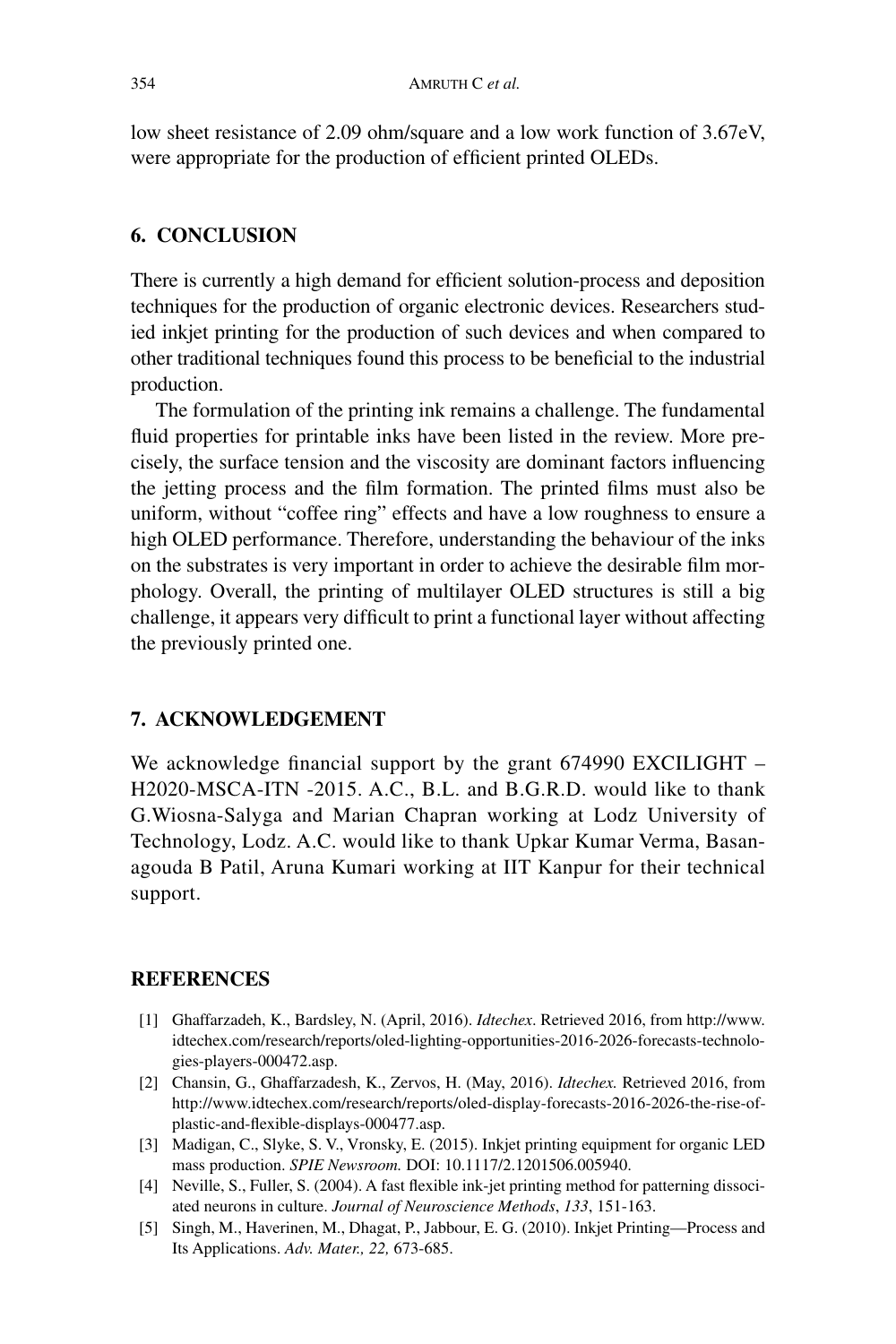- [6] Heinzl, J., Hertz, C. H. (1985). Ink-Jet Printing. *Advances in Electronics and Electron Physics,* 65, 91-171.
- [7] Sridhar, A., Blaudeck, T., Baumann, R. R. (2011). Inkjet Printing as a Key Enabling Technology for Printed Electronics. *Material Matters, 6*, 1-8.
- [8] Hue, P. L. (1988). Progress and Trends in Ink-jet Printing Technology. *Journal of Imaging Science and Technology* , *42*. 49-62.
- [9] Allain, L. R., Cullumb, D. N.S., Dinh, T.V. (2004). Investigation of microfabrication of biological sample arrays using piezoelectric and bubble-jet printing technologies, *Analytica Chimica Acta*, *518*, 77–85.
- [10] ZhouPing, Y., YongAn, H., NingBin, B., XiaoMei W., YouLun, C. (2010). Inkjet printing for flexible electronics: Materials, processes and equipments. *Chinese Sci Bull*, *55*, 3383−3407.
- [11] Dong, H., Carr, W., Morris, W. (2006). An experimental study of drop-on-demand drop formation. *J. F. Phys. Fluids, 18*, 072102–16.
- [12] Xu, Q., Basaran, O. A. (2007). Computational analysis of drop-on-demand drop formation. *Phys. Fluids, 19*, 102111-12.
- [13] Zhang, X., Basaran, O. A. (1995). An Experimental study of Dynamics of Drop formation. *Phys. Fluids.*, *7*, 1184–1203.
- [14] Notz, P. K., Chen, A. U., Basaran, O. A. (2001). Satellite drops: Unexpected dynamics and change of scaling during pinch-off. *Phys. Fluids, 13*, 549–552.
- [15] Li, F. I., Leo, P. H., Barnard, J. A. (2008). Dendrimer pattern formation in evaporating drops: Solvent, size, and concentration effects. *J. Phys. Chem. C, 112*, 14266–73.
- [16] Hoath, S. D. (2005). Fundamentals of Inkjet Printing: The Science of Inkjet and Droplets. Germany: Wiley-VCH Verlag GmbH & Co. KGaA.
- [17] Fromm, J.E. (1984). Numerical calculation of the fluid dynamics of drop-on-demand jets. *IBM J. Res.Dev.*, *28*, 322-33.
- [18] Reis, N., Derby, B. (2000). Inkjet deposition of ceramic suspensions: modelling and experiments of droplet formation. *Mater. Res. Soc. Symp. Proc., 625*, 117–22.
- [19] Jang, D., Kim, D., Moon, J. (2009). Influence of Fluid Physical Properties on Ink-Jet Printability. *Langmuir, 25 (5),* 2629-2635.
- [20] Singh A., Katiyarab, M., Garg, A. (2015). Understanding the formation of PEDOT:PSS films by ink-jet printing for organic solar cell applications. *RSC Adv, 5*, 78677.
- [21] Torrisi, F., Hasan, T., Wu, W., Sun, Z., Lombardo, A., Kulmala, T.S., Hsieh, W. G., Jung, S., Bonaccorso, F., Paul, P. J., Chu, D., Ferrari, A. C. (2012). Inkjet-Printed Graphene Electronics. *ACS Nano, 6*, 2992–3006.
- [22] Dong, H., Carr, W.W., Morris, J. F. (2006). Visualization of drop-on-demand inkjet: Drop formation and deposition. *Rev. Sci. Instrum*., *77*, 085101.
- [23] Shin, P., Sung, J., Lee, M. H. (2011). Control of droplet formation for low viscosity fluid by double waveforms applied to a piezoelectric inkjet nozzle. *Microelectronics Reliability*, *51*, 797–804.
- [24] Jung, S., Hutchings, I. M. (2012). The impact and spreading of a small liquid drop on a non-porous substrate over an extended time scale. *Soft Matter*, *8*, 2686-2696.
- [25] Hsiao, W., Hoath, S.D., Martin, G D., Hutchings, I. M. (2009). Ink-jet printing for direct mask deposition in printed circuit board fabrication. *Journal of Imaging Science and Technology*, *53*, 50304-1-50304-8(8).
- [26] Xu, Y., Hennigb, I., Freyberg, D., Strudwick, A. J., Schwab, M. J., Weitz, T., Cha, K. C. P. (2014). Inkjet-printed energy storage device using graphene/polyaniline inks. *Journal of Power Sources, 248*, 483-488.
- [27] Sirringhaus, H., Kawase, T., Friend, R.H., Shimoda, T., Inbasekaran, M., Wu, W., Woo, E. P. (2000). High-resolution inkjet printing of all-polymer transistor circuits. *Science*, *290*, 2123-2126.
- [28] Khan, S., Lorenzelli, L., Dahiya, R. S. (2015). Technologies for Printing Sensors and Electronics Over Large Flexible Substrates: A Review, *IEEE SENSORS JOURNAL, 15*, 3164-3185.
- [29] Calvert, P. (2001). Inkjet printing for materials and devices*. Chem. Mater.*, *13*, 3299−3305.
- [30] Singh, M., Haverinen, H. M., Dhagat, P., Jabbour, G, E. (2010). Inkjet Printing—Process and Its Applications. *Adv. Mater.*, *22*, 673–685.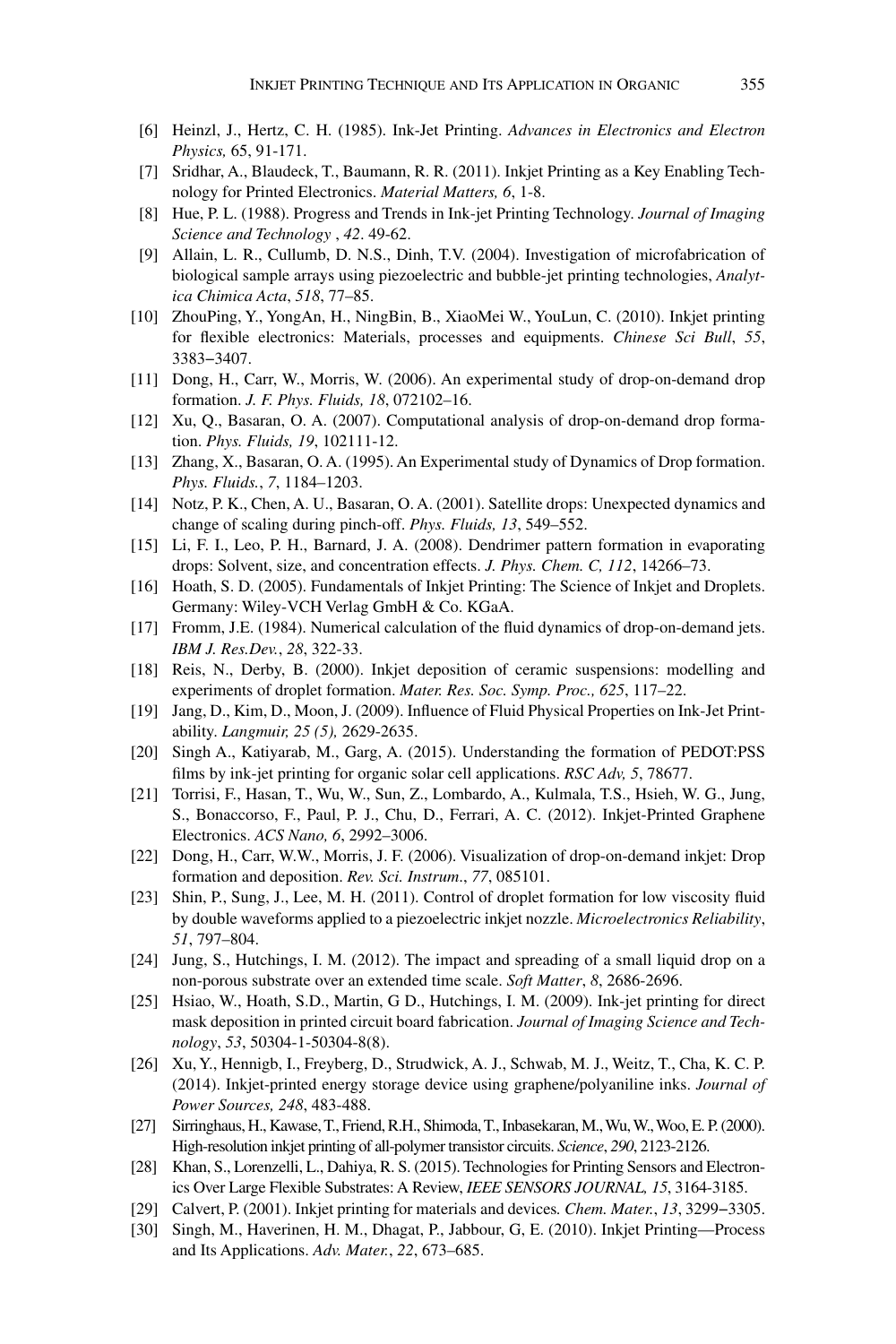- [31] Mabrook, M. F., Pearson, C., Jombert, A. S., Zeze, D. A., Petty, M. C. (2009). The morphology, electrical conductivity and vapour sensing ability of inkjet-printed thin films of single-wall carbon nanotubes. *Carbon, 47*, 752−757.
- [32] Teichler, A., Perelaer, J., Schubert, U. S. (2013). Inkjet printing of organic electronics comparison of deposition techniques and state-of-the-art developments. *J. Mater. Chem. C*, *1*, 1910-1925.
- [33] Minemawari, H., Yamada, T., Matsui, H., Tsutsumi, J., Haas, S., Chiba, R., Kumai, R., Hasegawa, T. (2011). Inkjet printing of single-crystal films. *Nature, 475*,364–367.
- [34] Yoshioka, Y., Jabbour, G, E. (2010). Desktop inkjet printer as a tool to print conducting polymers. *Synthetic Metals, 156*, 779–783.
- [35] Deegan, R.D., Bakajin, O., Dupont, T.F., Huber, G., Nagel, S.R., Witten, T.A. (1997). Capillary flow as the cause of ring Stains from dried liquid drops. *Nature*, *389*, 827– 829.
- [36] Shen, X., Ho, C. M., Wong, T. S. (2010). Minimal size of coffee ring structure. *J. Phys. Chem. B, 114*, 5269–5274.
- [37] Dou, R., Wang, T.M., Guo, Y.S., Derby, B. (2011). Ink-jet printing of zirconia : coffee staining and line stability. *J. Am. Ceram. Soc., 94*, 3787–3792.
- [38] Friederich, A., Binder, J.R., Bauer, W. (2013). Rheological control of the coffee stain effect for inkjet printing of ceramics. *J. Am. Ceram. Soc.*, *96*, 2093–2099.
- [39] Vancauwenberghe, V., Di Marco, P., Brutin, D. (2013). Wetting and Evaporation of a Sessile Drop under an External Electrical Field: A Review, *Colloids and Surfaces*, *432*, 50-56.
- [40] Shen, X., Ho, C.M., Wong, T.S. (2010). Minimal Size of Coffee Ring Structure. *J. Phys. Chem. B*, *114*, 269–5274.
- [41] Deegan, R. D., Bakajin, O., Dupont, T. F., Huber, G., Nagel, S. R., Witten, T. A. (2000). Contact line deposits in an evaporating drop. *Physical Review E, 56*, 756-66.
- [42] Yasumatsu, S., Nakaso, K., Fukai, J. (2012). Marangoni flows in polymer solution droplets drying on heating surfaces. *J. Chem. Eng. Jpn*., *45* ,128–135.
- [43] Poulard, C., Damman, P. (2007). Control of spreading and drying of a polymer solution from Marangoni flows. *EPL, 80*, 64001.
- [44] Fukuda, K., Sekine, T., Kumaki, D., Tokito, S. (2013). Profile control of inkjet printed silver electrodes and their application to organic transistors. *ACS Appl. Mater. Interf., 5*, 3916–3920.
- [45] Kim, D., Jeong, S., Park, B.K., Moon, J. (2006). Direct writing of silver conductive patterns: improvement of film morphology and conductance by controlling solvent compositions. *Appl. Phys. Lett.*, *89*, 264101.
- [46] Zhang, Y., Yang, S., Chen, L., Evans, J. R. G. (2008). Shape changes during the drying of droplets of suspensions. *Langmuir*, *24*, 3752–3758.
- [47] Soltman, D., Subramanian, V. (2008). Inkjet-printed line morphologies and temperature control of the coffee ring effect. *Langmuir, 24*, 2224–2231.
- [48] Wang, J., Wang, L., Song, Y., Jiang, L. (2003). Patterned photonic crystals fabricated by inkjet printing. *J. Mater. Chem. C, 1*, 6048–6058.
- [49] Kajiya, T., Kobayashi, W., Okuzono, T., Doi, M. (2009). Controlling the drying and film formation processes of polymer solution droplets with addition of small amount of surfactants. *J. Phys. Chem. B*, *113*, 15460–15466.
- [50] Still, T., Yunker, P.J., Yodh, A. G. (2012). Surfactant-induced marangoni eddies alter the coffee-rings of evaporating colloidal drops. *Langmuir, 28*, 4984–4988.
- [51] Yunker, P.J., Still, T., Lohr, M.A., Yodh, A.G. (2011). Suppression of the coffee-ring effect by shape-dependent capillary interactions. *Nature*, *476*, 308–311.
- [52] Liu, H., Xu, W., Tan, W., Zhu, X., Wang, J., Peng, J., Cao, Y. (2016). Line printing solution-processable small molecules with uniform surface profile via ink-jet printer. *Journal of Colloid and Interface Science, 465*, 106–111.
- [53] Grimaldia, I.M., Barrab, M., Mauroa, A.D.G.D., Loffredoa, F., Cassineseb, A., Villani, F., Minarinia, C. (2012). Inkjet printedperylenediimide based OTFTs: Effect of the solvent mixture and the printing parameters on film morphology. *Synthetic Metals*, *161*, 2618– 2622.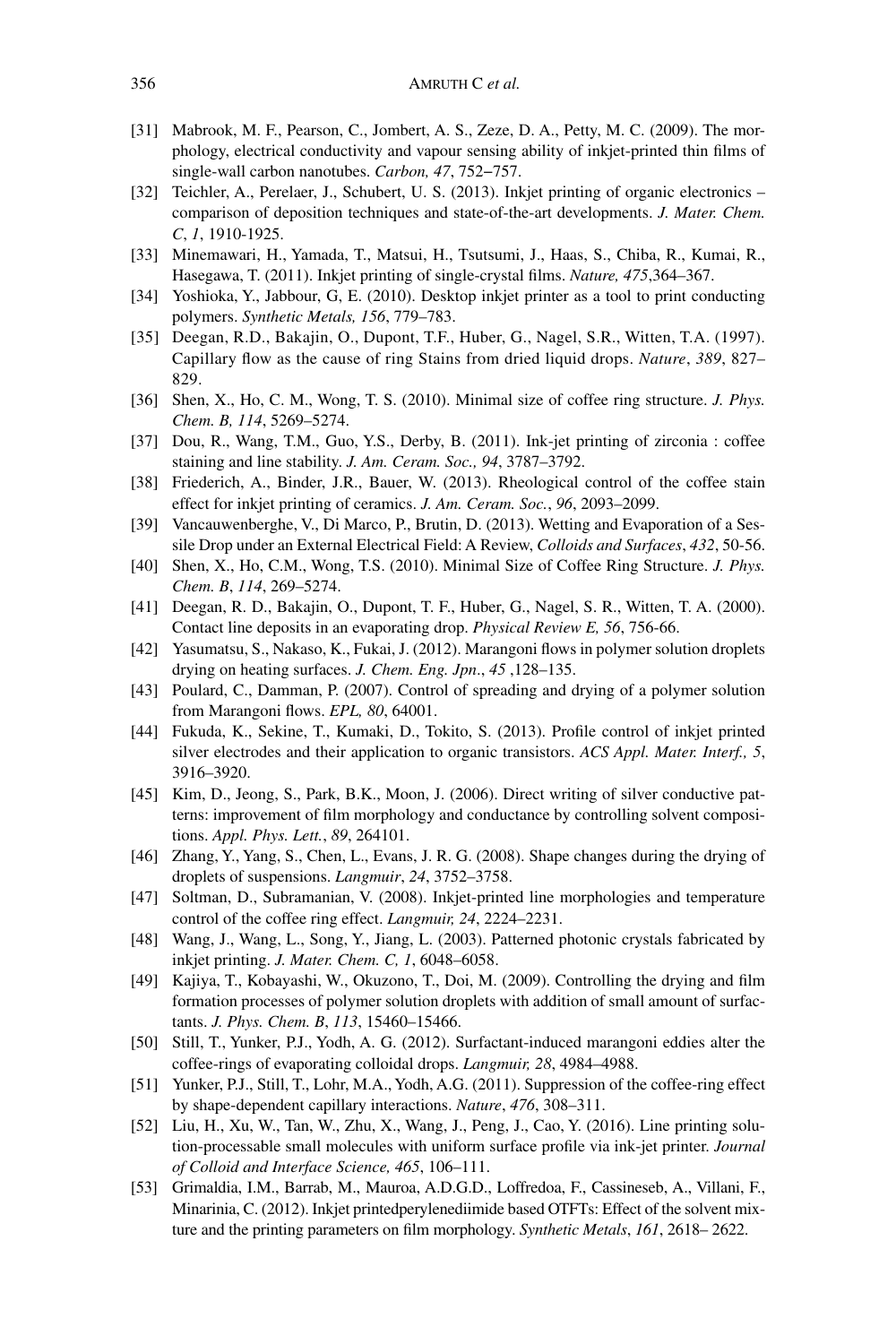- [54] Ely, F., Avellaneda, C. O., Paredez, P., Nogueira, V. C., Santos, T. E. A., Mammana, V. P., Molina, C., Brug, j., Gibson, G., Zhao, I. (2011). Patterning quality control of inkjet printed PEDOT:PSS films by wetting properties. *Synthetic Metals*, *161*, 2129-2134.
- [55] Ghodssi, R., Lin, P. (2011). MEMS MATERIALS AND PROCESSES HANDBOOK. New York. Springer.
- [56] Li, Y-F., Sheng, Y-J., Tsao, H. K. (2013). Evaporation Stains: Suppressing Coffee-Ring Effect by Contact Angle Hysteresis. *Langmuir*, *29*, 7802-7811.
- [57] Friederich, A., Binder, J.R., Bauer, W. (2013). Rheological Control of the Coffee Stain Effect for Inkjet Printing of Ceramics. *J. Am. Ceram. Soc., 96*, 2093–2099.
- [58] Fukuda, K., Sekine, T., Kumaki, D., Tokito, S. (2013). Profile Control of Inkjet Printed Silver Electrodes and Their Application to Organic Transistors. *ACS Appl. Mater. Interfaces*,*5*, 3916–3920.
- [59] Eales, A. D., Routh, A. F., Dartnell, N., Goddard, S. (2015). Evaporation of Pinned Droplets Containing Polymer – An Examination of the Important Groups Controlling Final Shape. *AIChE Journal, 61*, 1759-1767.
- [60] Geffroy, B., Roy, P., Prat, C. (2006). Organic light-emitting diode (OLED) technology: materials, devices and display technologies. *Polym. Int., 55*, 572-582.
- [61] Tang, C. W., Slyke, S. A. (1987). Organic electroluminescent diodes. *Appl. Phys. Lett., 51*, 913-915.
- [62] Hebner, T. R., Wu, C. C., Marcy, D., Lu, M. H., Sturm, J.C. (1998). Ink-jet printing of doped polymers for organic light emitting devices. *Applied Physics Letters*, *72*, 519.
- [63] Villani, F., Vacca, P., Nenna, G., Valentino, O., Burrasca, G., Fasolino, T., Minarini, C., Sala, D. D. (2009). Inkjet Printed Polymer Layer on Flexible Substrate for OLED Applications. *J. Phys. Chem. C* , *113*, 13398–13402.
- [64] Olivier, S., Deruecd, L., Geffroycd, B., Ishowb, E., Maindrona, T. (2015). Inkjet printing of photopolymerizable small molecules for OLED applications. *Proc. of SPIE, 9566*, 95661N-1- 96661N-6.
- [65] Teichler, A., Shu, Z., Wild, A., Bader, C., Nowotny, J., Kirchner, G., Harkema, S., Perelaer, J., Schubert, U. S. (2013). Inkjet printing of chemically tailored light-emitting polymers. *European Polymer Journal*, *49*, 2186–2195.
- [66] Coenen, M. J. J., Slaats, T. M. W. L., Eggenhuisena, T. M., Groena, P. (2015). Inkjet printing the three organic functional layers of two-colored organic light emitting diodes. *Thin Solid Films, 583*, 194–200.
- [67] Gorter, H., Coenen, M. J. J., Slaats, M. W. L., Ren, M., Lu. W., Kuijpers, C.J., Groen, W.A. (2013). Toward inkjet printing of small molecule organic light emitting diodes. *Thin Solid Films*, *532*, 11–15.
- [68] Jung, S-H., Kim, J. J., Kim, H. J. (2012). High performance inkjet printed phosphorescent organic light emitting diodes based on small molecules commonly used in vacuum processes. *Thin Solid Films*, *520*, 6954–6958.
- [69] Tait, J. G., Witkowska, E., Hirade, M., Ke, T-H., Malinowski, P. E., Steudel, S., Adachi, C., Heremans, P. (2015). Uniform Aerosol Jet printed polymer lines with 30µm width for 140 ppi resolution RGB organic light emitting diodes. *Organic Electronics, 22*, 40–43.
- [70] Kim, K., Kim, G., Lee, B.R., Ji, S., Kim, S-Y., An, B.W., Song, M. H., Park, J-U. (2015). High-resolution electrohydrodynamic jet printing of small-molecule organic light-emitting diodes. *Nanoscale*, *7*, 13410.
- [71] Chen, P-Y., Chen, C-C., Hsieh, C-C., Lin, J-M., Lin, Y-S., Lin, Y. (2015). High Resolution Organic Light-Emitting Diode Panel Fabricated by Ink Jet Printing Process. *SID DIGEST, 46*, 1352-1354.
- [72] Chen, P-Y., Chen, C-L., Chen, C-C., Tsai, L., Ting, H C., Lin, L. F., Chen, C-C., Chen, C-Y., Chang, L-H., Shih, T-H., Chen, Y-H., Huang, J-C., Lai, M-Y., Hsu, C-M., Lin, Y. (2014). 65-Inch Inkjet Printed Organic Light-Emitting Display Panel with High Degree of Pixel Uniformity. *SID DIGEST, 45,* 936-938.
- [73] Verma, A., Zink, D.M., Flechon, C., Carballo, J, L., Flugge, H., Navarro, J. M., Baumann, T., Volz, D. (2016). Efficient, inkjet-printed TADF-OLEDs with an ultra-soluble NHet-PHOS complex. *Appl. Phys. A.*, 122, 19.